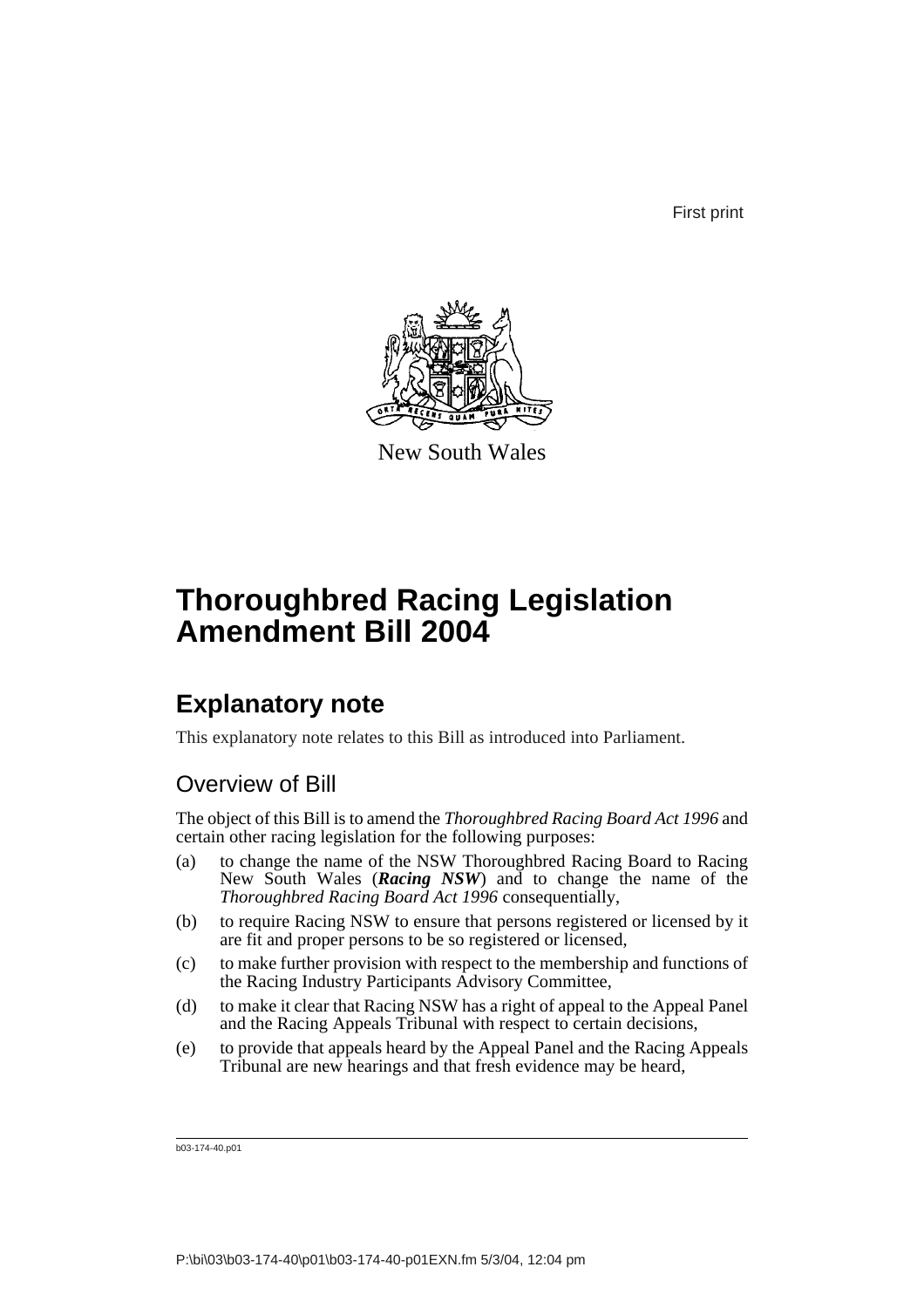Explanatory note

- (f) to make further provision with respect to the functions of the Appeal Panel and the Racing Appeals Tribunal on an appeal,
- (g) to make other amendments of a minor, consequential or transitional nature.

The Bill also amends other Acts as a consequence of the change of name of the NSW Thoroughbred Racing Board.

## Outline of provisions

**Clause 1** sets out the name (also called the short title) of the proposed Act.

**Clause 2** provides for the commencement of the proposed Act on a day or days to be appointed by proclamation.

**Clause 3** is a formal provision that gives effect to the amendments to the *Thoroughbred Racing Board Act 1996* set out in Schedule 1.

**Clause 4** is a formal provision that gives effect to the amendments to the *Racing Appeals Tribunal Act 1983* and the *Racing Appeals Tribunal Regulation 1999* set out in Schedule 2.

**Clause 5** is a formal provision that gives effect to the consequential amendments to the other Acts set out in Schedule 3.

### **Schedule 1 Amendment of Thoroughbred Racing Board Act 1996**

### **Change of name of Board and Act**

The name of the NSW Thoroughbred Racing Board is changed to Racing New South Wales. Racing New South Wales may also use the name Racing NSW. As a consequence the name of the *Thoroughbred Racing Board Act 1996* is changed to the *Thoroughbred Racing Act 1996*. The long title of the Act is also amended consequentially. See **Schedule 1 [1]–[6] and [8]**.

### **Registration and licensing functions of Racing NSW**

The Act currently empowers Racing NSW to register or license, or refuse to register or license, or cancel or suspend the registration or licence of, a race club, or an owner, trainer, jockey, stablehand, bookmaker, bookmaker's clerk or another person associated with racing, or to disqualify or suspend any of those persons permanently or for a specified period.

Explanatory note page 2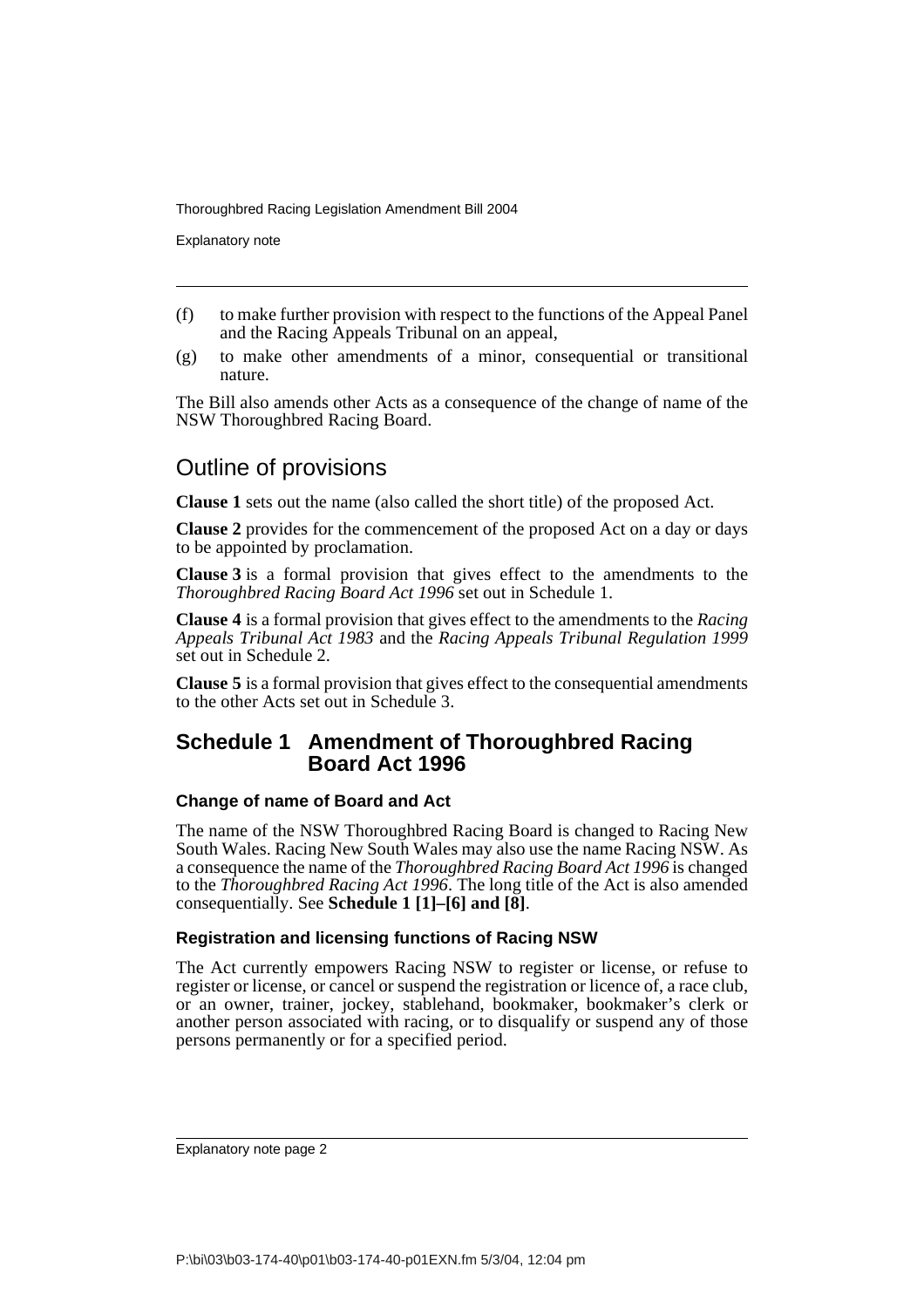Explanatory note

The amendments provide that Racing NSW is to exercise its registration and licensing functions so as to ensure that any individuals registered or licensed are persons who, in the opinion of Racing NSW, are fit and proper persons to be so registered or licensed. A person is not to be so registered or licensed if the person has a criminal conviction and Racing NSW is of the opinion that the circumstances of the offence concerned are such as to render the person unfit to be so registered or licensed. See **Schedule 1 [7]**.

#### **Racing Industry Participants Advisory Committee**

The Racing Industry Participants Advisory Committee (*RIPAC*) is a statutory body established to advise Racing NSW on industry policy and strategic direction (among other things).

At present, one of the members of RIPAC is a person nominated by the Public Interest Advocacy Centre to represent consumers of racing and betting services. The amendments provide that the consumer representative is to be selected by the other members of RIPAC from a panel of 3 persons nominated by the Public Interest Advocacy Centre. See **Schedule 1 [9]–[11]**.

The amendments make further provision for communication between RIPAC and Racing NSW by:

- (a) requiring recommendations made by RIPAC to Racing NSW to be tabled at the next meeting of Racing NSW, and
- (b) requiring Racing NSW to respond in writing to those recommendations, and
- (c) requiring the minutes of any joint meeting of RIPAC and Racing NSW to be circulated among the members of both bodies.

#### See **Schedule 1 [12] and [13]**.

#### **Appeals to Appeal Panel**

At present, certain decisions of a racing authority (such as the stewards of Racing NSW, or the committee or stewards of a race club) may be appealed against to the Appeal Panel established under the Act.

The amendments make it clear that Racing NSW has a right of appeal to the Appeal Panel against various decisions of a racing authority, including a decision to dismiss a charge against a person for contravention of the Rules of Racing. See **Schedule 1 [14]**.

Explanatory note page 3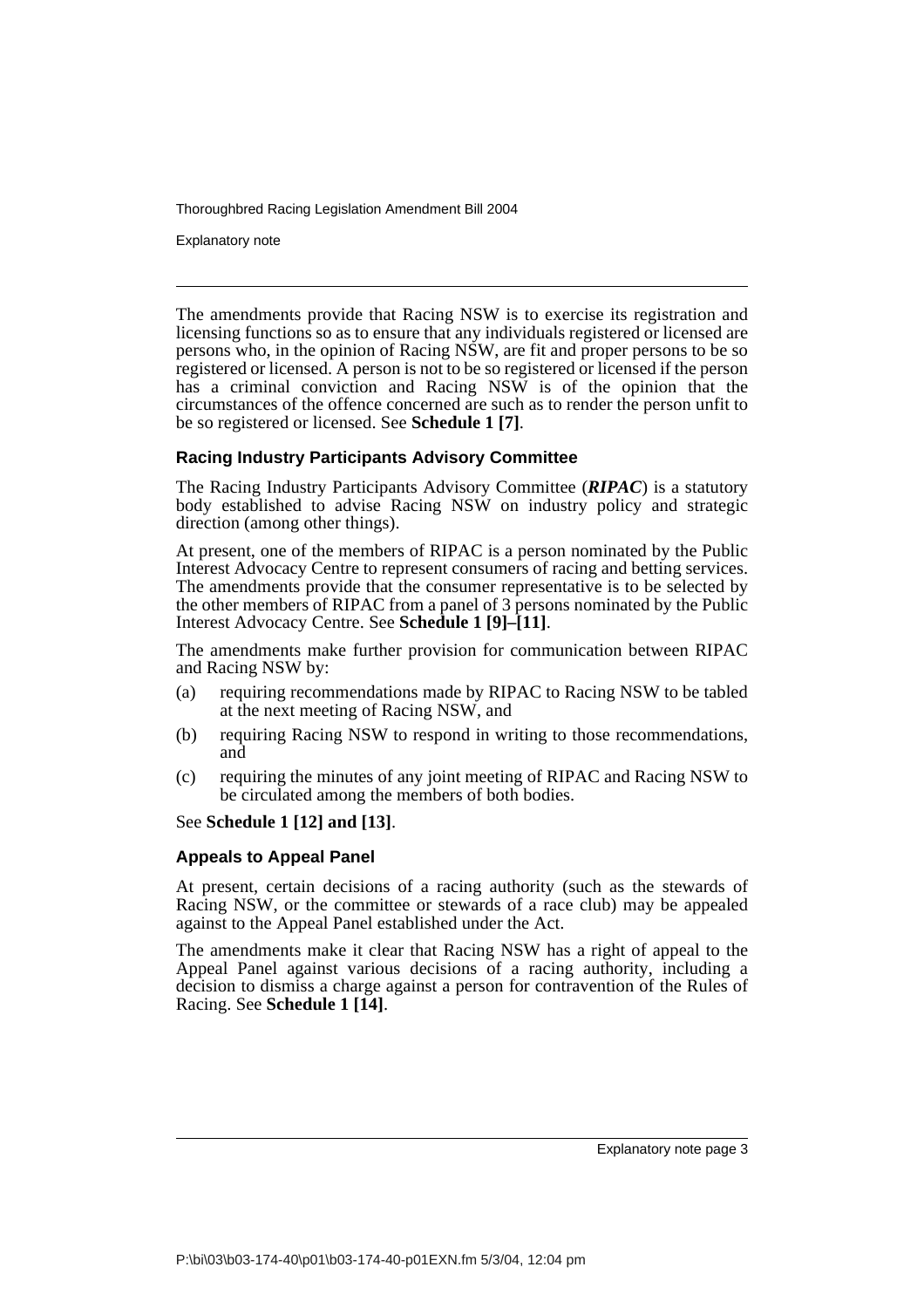Explanatory note

#### **Nature of appeals**

The amendments clarify that a hearing by the Appeal Panel under the Act is in the nature of a new hearing, and that fresh evidence, or evidence in addition to or in substitution for the evidence on which the decision appealed against was made, may be given on the appeal. See **Schedule 1 [15]**.

The amendments set out the powers of the Appeal Panel to determine the appeal and make it clear that the Appeal Panel may vary the decision appealed against by substituting any decision that could have been made by the racing authority that made the decision appealed against. See **Schedule 1 [16]**.

#### **Other amendments**

Provision is made for transitional matters, including savings and transitional regulations. See **Schedule 1 [17] and [18]**.

### **Schedule 2 Amendments of Racing Appeals Tribunal legislation**

#### **Change of name of Board**

The amendments to the *Racing Appeals Tribunal Act 1983* set out in **Schedule 2.1 [1]–[3] and [8]** are consequential on the change of name of the NSW Thoroughbred Racing Board.

#### **Appeals to Racing Appeals Tribunal**

The Racing Appeals Tribunal is currently established to hear appeals against decisions of the Appeal Panel made under the *Thoroughbred Racing Board Act 1996* and against decisions of the NSW Thoroughbred Racing Board (now referred to as Racing NSW).

The amendments make it clear that Racing NSW has a right of appeal to the Racing Appeals Tribunal against decisions of the Appeal Panel.

Under the provisions of the *Thoroughbred Racing Board Act 1996* some decisions may be appealed against and heard by a racing association instead of by the Appeal Panel. The amendments to the *Racing Appeals Tribunal Act 1983* make it clear that those decisions may be appealed against to the Tribunal (by Racing NSW or any other aggrieved person) in the same way as decisions of the Appeal Panel.

See **Schedule 2.1 [3] and [5]**. **Schedule 2.2 [1]–[5]** contain consequential amendments to the *Racing Appeals Tribunal Regulation 1999*.

Explanatory note page 4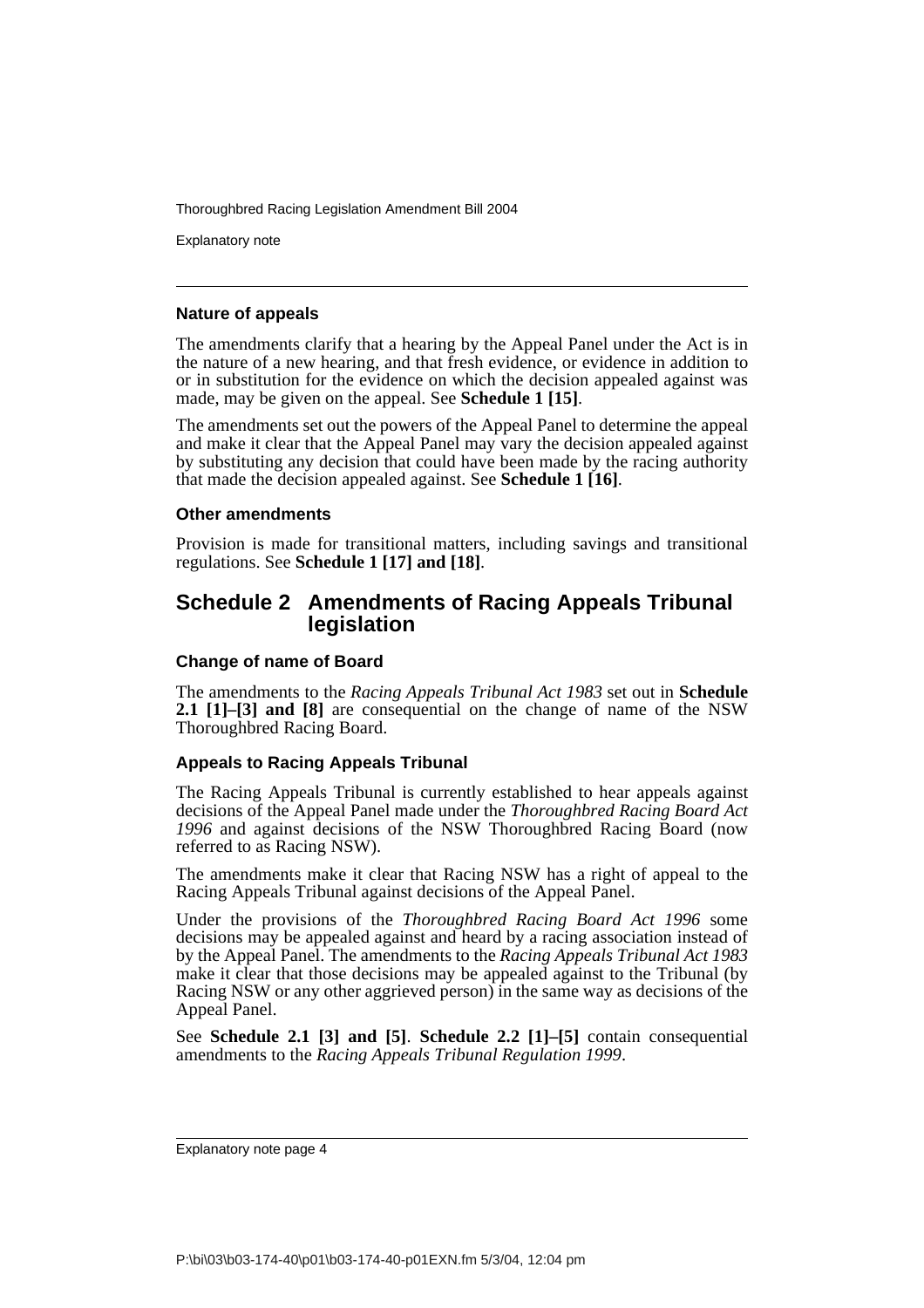Explanatory note

#### **Nature of appeals**

The amendments provide that a hearing by the Racing Appeals Tribunal under the *Racing Appeals Tribunal Act 1983* is in the nature of a new hearing, and that fresh evidence, or evidence in addition to or in substitution for the evidence on which the decision appealed against was made, may be given on the appeal. See **Schedule 2.1 [6]**. The new provisions replace provisions in the *Racing Appeals Tribunal Regulation 1999* that limit the power of the Tribunal to hear new evidence. See **Schedule 2.2 [6]**.

The amendments to the *Racing Appeals Tribunal Act 1983* set out the powers of the Tribunal with respect to the determination of appeals. The amendments make it clear that the Tribunal may vary the decision appealed against by substituting any decision that could have been made by the body that made the decision appealed against. The new provisions replace provisions that are currently set out in the *Racing Appeals Tribunal Regulation 1999*. See **Schedule 2.1 [7] and 2.2 [7]**.

The *Racing Appeals Tribunal Act 1983* is also amended so that the powers of the Tribunal to compel witnesses to attend hearings and produce documents are set out in the Act rather than in the regulations. As a consequence, provisions in the regulations relating to the service of instruments are also transferred to the Act. See **Schedule 2.1 [6] and [9] and Schedule 2.2 [8] and [9]**.

#### **Appointment of acting Tribunal**

The *Racing Appeals Tribunal Act 1983* allows the Minister to appoint one person as the Tribunal and a second person to act as the Tribunal on specified occasions. It also allows the Minister to appoint a third person to act as the Tribunal during the illness or absence of the second person. The amendment makes it clear that the appointment of the third person may be made at any time (including by way of a standing appointment), as long as that third person acts as the Tribunal only during the illness or absence of the second person. See **Schedule 2.1 [4]**.

#### **Other amendments**

Provision is made for transitional matters, and for the making of savings and transitional regulations. See **Schedule 2.1 [10]–[12]**.

## **Schedule 3 Consequential amendments**

The amendments set out in Schedule 3 are consequential on the change of name of the NSW Thoroughbred Racing Board and the *Thoroughbred Racing Board Act 1996*.

Explanatory note page 5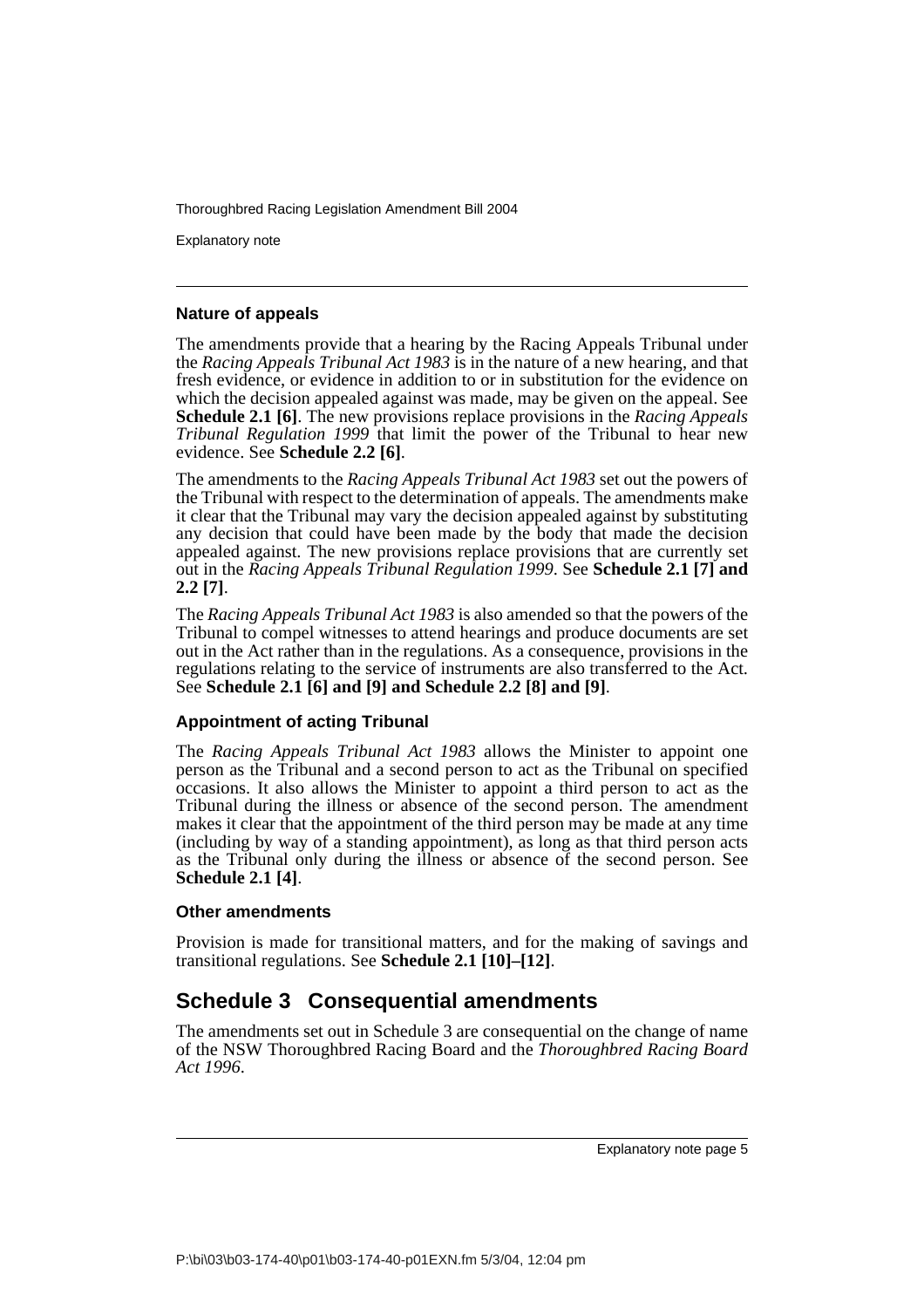Explanatory note

Explanatory note page 6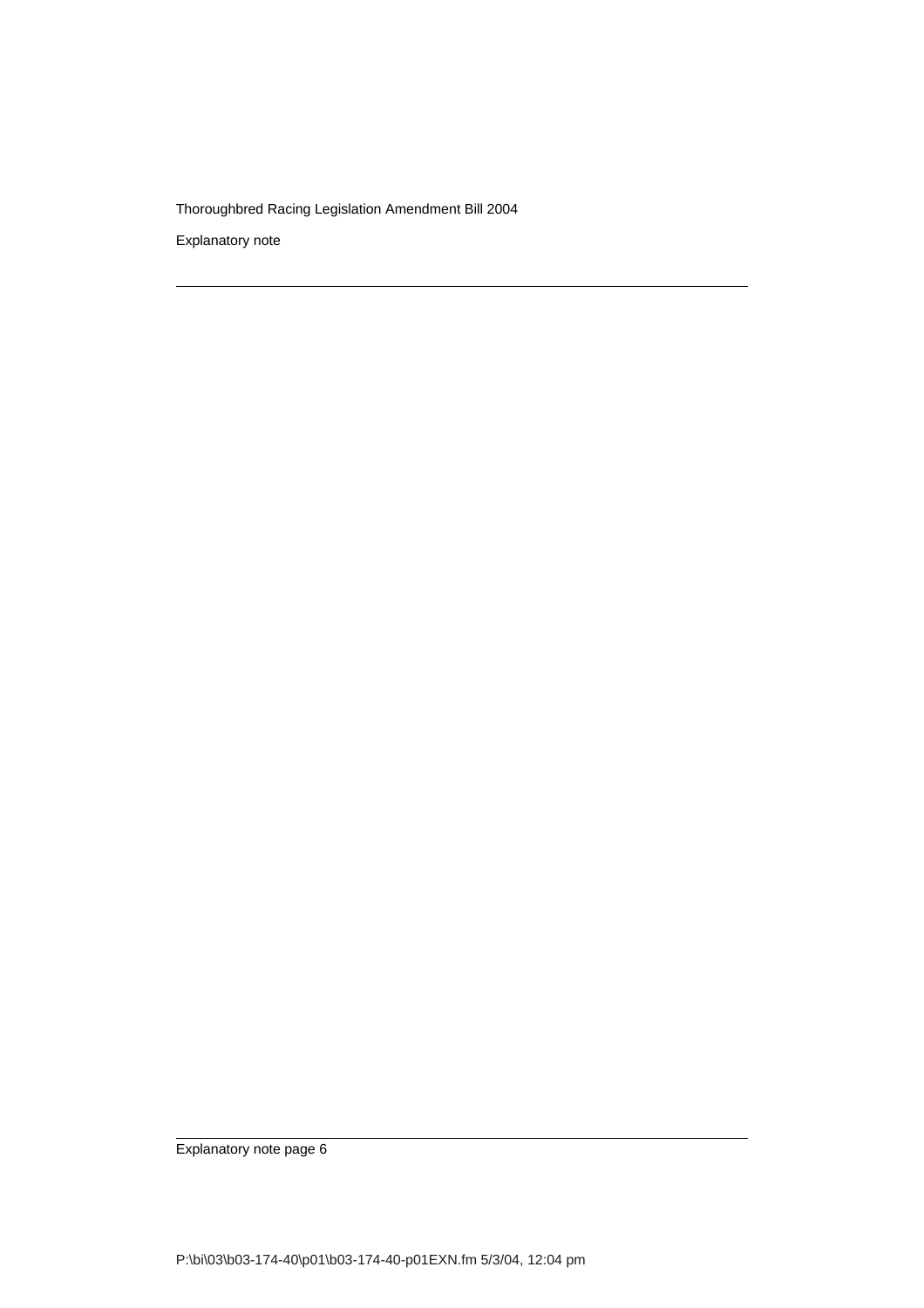First print



New South Wales

## **Thoroughbred Racing Legislation Amendment Bill 2004**

## **Contents**

|            |                                                       | Page          |
|------------|-------------------------------------------------------|---------------|
| 1          | Name of Act                                           |               |
| 2          | Commencement                                          |               |
| 3          | Amendment of Thoroughbred Racing Board Act 1996 No 37 | $\mathcal{P}$ |
| 4          | Amendment of Racing Appeals Tribunal legislation      |               |
| 5          | Consequential amendments                              |               |
| Schedule 1 | Amendment of Thoroughbred Racing Board Act 1996       | 3             |
| Schedule 2 | Amendment of Racing Appeals Tribunal legislation      | 9             |
| Schedule 3 | Consequential amendments                              | 15            |

b03-174-40.p01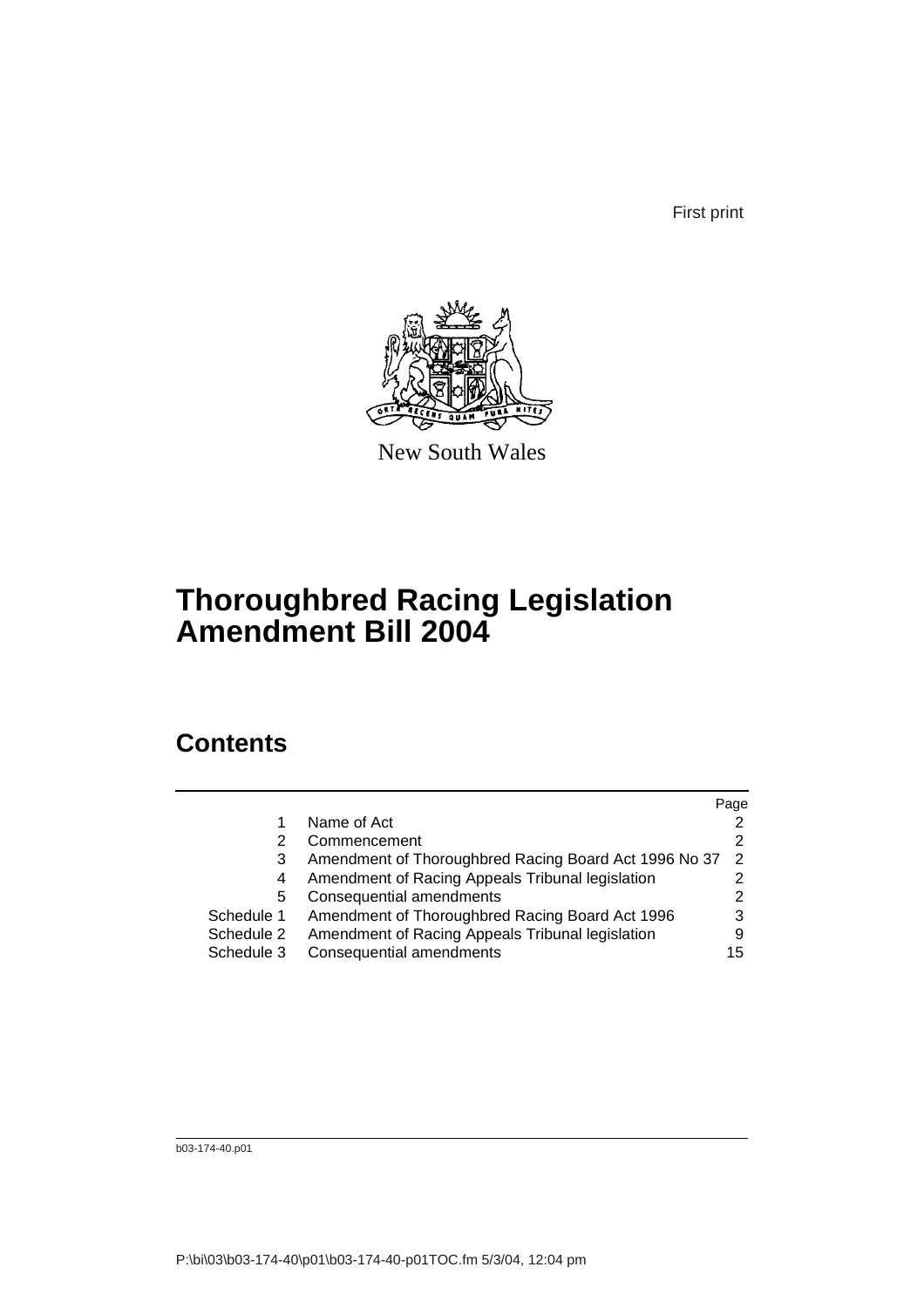**Contents** 

Page

Contents page 2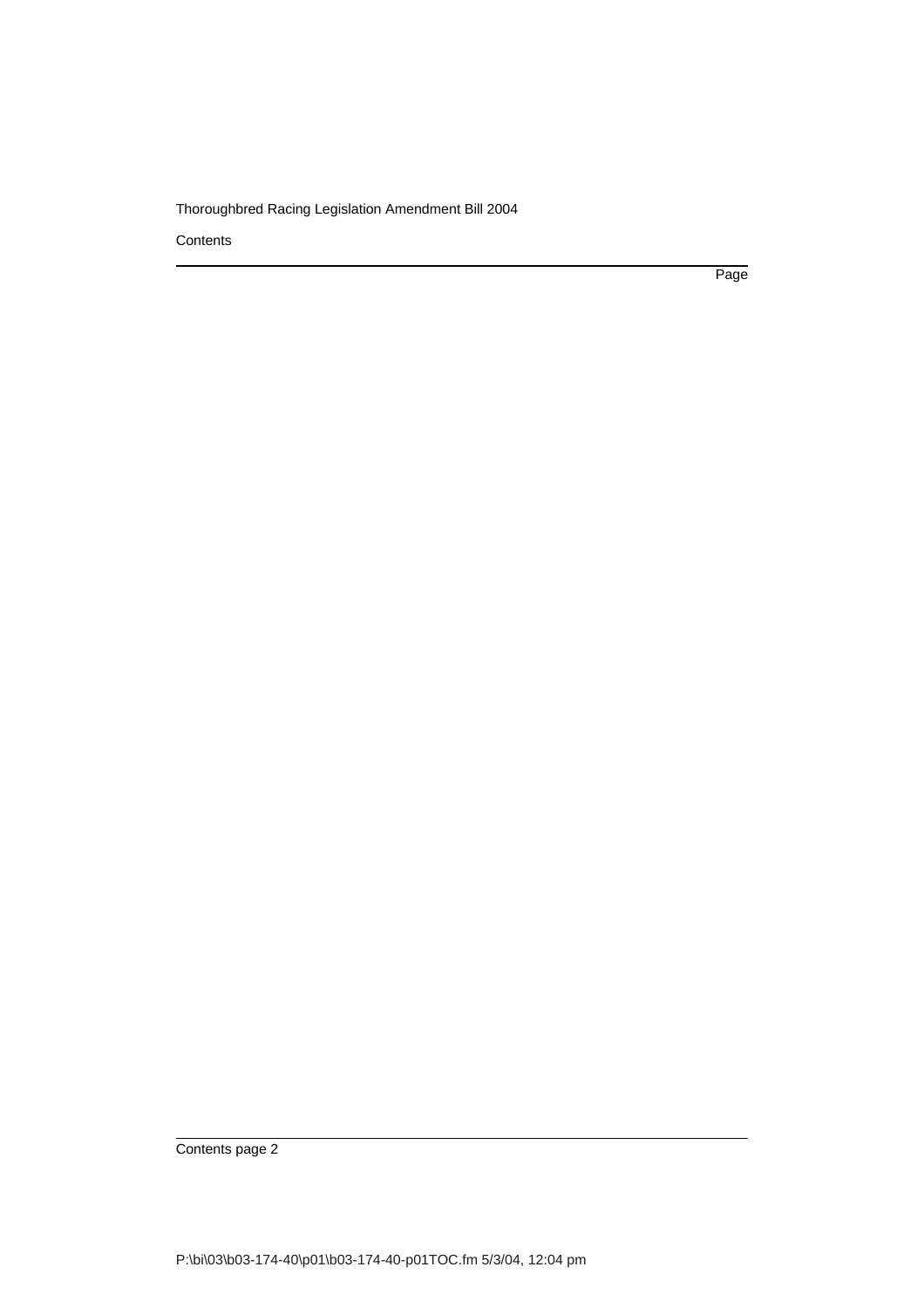

New South Wales

## **Thoroughbred Racing Legislation Amendment Bill 2004**

No , 2004

### **A Bill for**

An Act to amend the *Thoroughbred Racing Board Act 1996* and other racing legislation to change the name of the NSW Thoroughbred Racing Board and to make further provision with respect to licensing and registration, appeals and the Racing Industry Participants Advisory Committee; to make consequential amendments to other Acts; and for other purposes.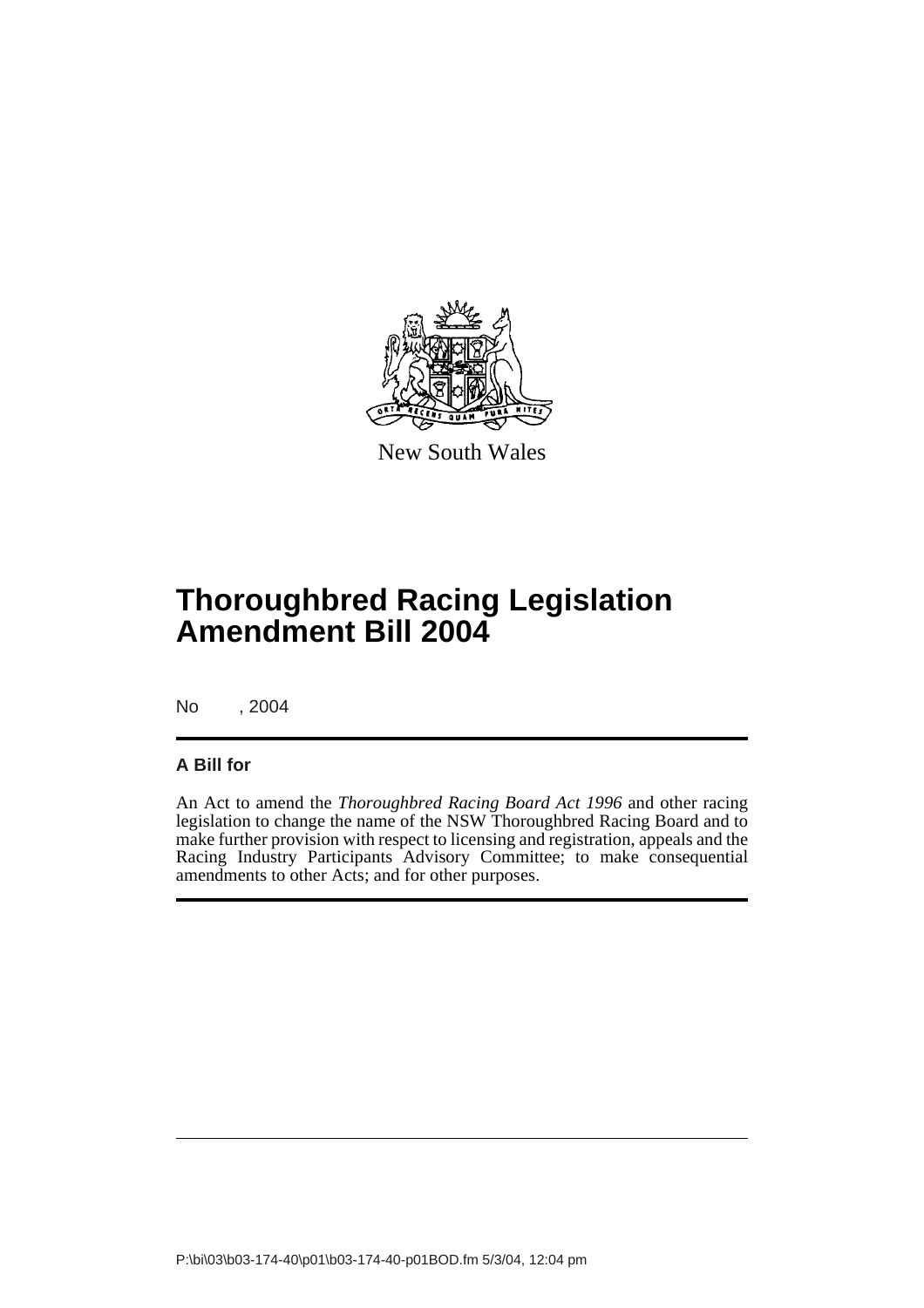<span id="page-9-4"></span><span id="page-9-3"></span><span id="page-9-2"></span><span id="page-9-1"></span><span id="page-9-0"></span>

|              | The Legislature of New South Wales enacts:                                                           | $\mathbf{1}$        |  |  |  |  |
|--------------|------------------------------------------------------------------------------------------------------|---------------------|--|--|--|--|
| 1            | <b>Name of Act</b>                                                                                   |                     |  |  |  |  |
|              | This Act is the Thoroughbred Racing Legislation Amendment<br>Act 2004.                               | 3<br>$\overline{4}$ |  |  |  |  |
| $\mathbf{2}$ | <b>Commencement</b>                                                                                  | 5                   |  |  |  |  |
|              | This Act commences on a day or days to be appointed by<br>proclamation.                              | 6<br>$\overline{7}$ |  |  |  |  |
| 3            | Amendment of Thoroughbred Racing Board Act 1996 No 37                                                | 8                   |  |  |  |  |
|              | The <i>Thoroughbred Racing Board Act 1996</i> is amended as set out in<br>Schedule 1.                | 9<br>10             |  |  |  |  |
| 4            | <b>Amendment of Racing Appeals Tribunal legislation</b>                                              | 11                  |  |  |  |  |
|              | The Act and statutory instrument specified in Schedule 2 are<br>amended as set out in that Schedule. | 12<br>13            |  |  |  |  |
| 5            | <b>Consequential amendments</b>                                                                      | 14                  |  |  |  |  |
|              | The Acts specified in Schedule 3 are amended as set out in that<br>Schedule.                         | 15<br>16            |  |  |  |  |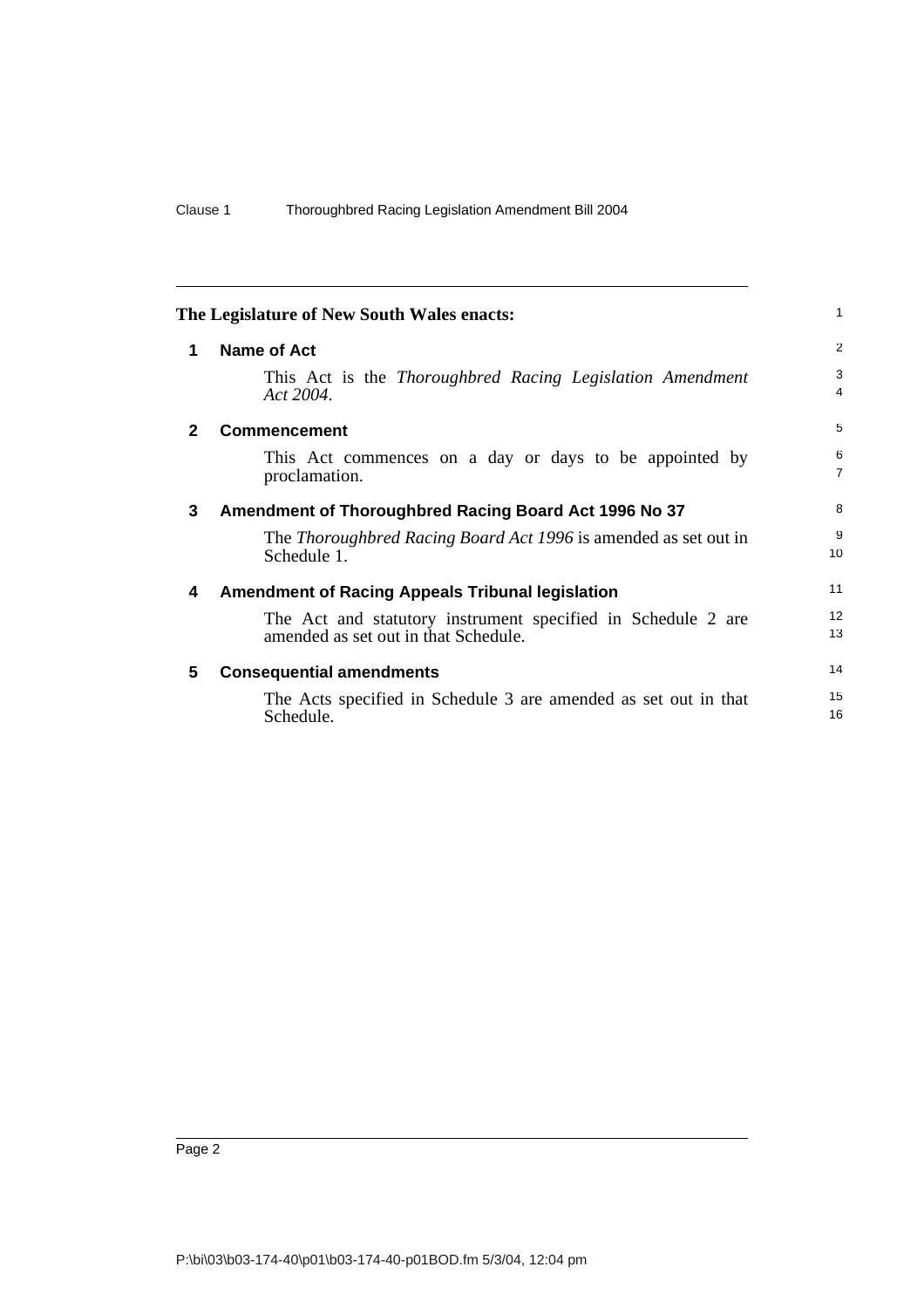Amendment of Thoroughbred Racing Board Act 1996 Schedule 1

<span id="page-10-0"></span>

|       |   |                  | <b>Schedule 1 Amendment of Thoroughbred Racing</b><br><b>Board Act 1996</b><br>(Section 3)              | 1<br>$\overline{c}$<br>3 |
|-------|---|------------------|---------------------------------------------------------------------------------------------------------|--------------------------|
| [1]   |   | Long title       |                                                                                                         | 4                        |
|       |   |                  | Omit "the NSW Thoroughbred Racing Board".                                                               | 5                        |
|       |   |                  | Insert instead "Racing New South Wales".                                                                | 6                        |
| [2]   |   |                  | <b>Section 1 Name of Act</b>                                                                            | 7                        |
|       |   | Omit "Board".    |                                                                                                         | 8                        |
| $[3]$ |   |                  | The whole Act (except section 6(1)(d) and Schedule 1 and except<br>as otherwise amended)                | 9<br>10                  |
|       |   |                  | Omit "the Board", "The Board" and "NSW Thoroughbred Racing Board"<br>wherever occurring.                | 11<br>12                 |
|       |   |                  | Insert instead "Racing NSW".                                                                            | 13                       |
| [4]   |   |                  | <b>Section 3 Definitions</b>                                                                            | 14                       |
|       |   |                  | Omit the definition of <b>Board</b> from section $3(1)$ .                                               | 15                       |
| [5]   |   | Section 3 (1)    |                                                                                                         | 16                       |
|       |   |                  | Insert in alphabetical order:                                                                           | 17                       |
|       |   |                  | <b>Racing NSW</b> means Racing New South Wales.                                                         | 18                       |
| [6]   |   | <b>Section 4</b> |                                                                                                         | 19                       |
|       |   |                  | Omit the section. Insert instead:                                                                       | 20                       |
|       | 4 |                  | <b>Establishment of Racing NSW</b>                                                                      | 21                       |
|       |   | (1)              | There is established by this Act a body corporate with the<br>corporate name of Racing New South Wales. | 22<br>23                 |
|       |   | (2)              | Racing New South Wales may, in the exercise of its functions,<br>use the name "Racing NSW".             | 24<br>25                 |

Page 3

 $\mathbf{r}$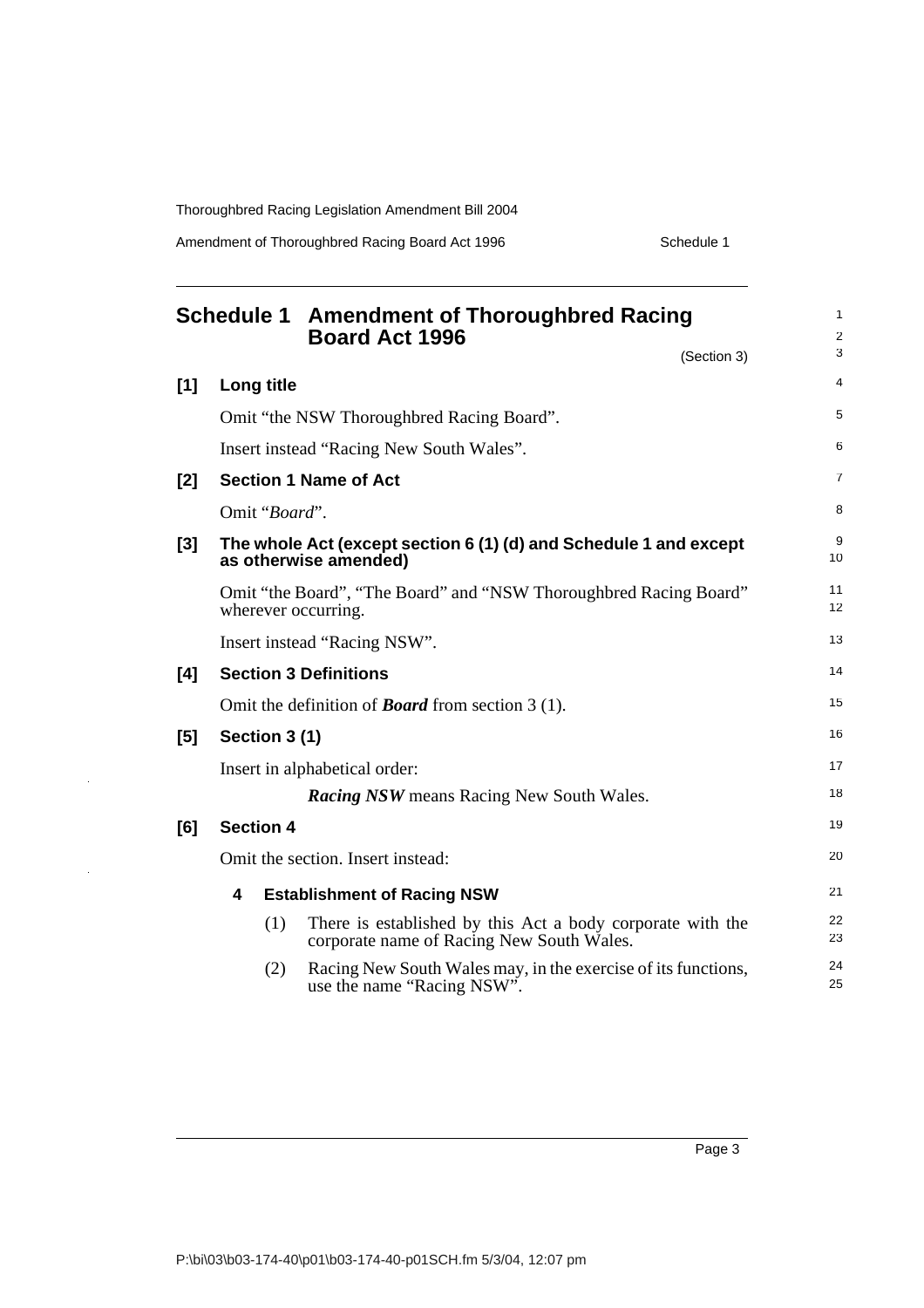Schedule 1 Amendment of Thoroughbred Racing Board Act 1996

| [7]                                       |                                                                                                                                                                                                                                                                                                | <b>Section 14AA</b> |                                                                                                                                                                                                                                                                                                                                                                                            | 1                          |
|-------------------------------------------|------------------------------------------------------------------------------------------------------------------------------------------------------------------------------------------------------------------------------------------------------------------------------------------------|---------------------|--------------------------------------------------------------------------------------------------------------------------------------------------------------------------------------------------------------------------------------------------------------------------------------------------------------------------------------------------------------------------------------------|----------------------------|
|                                           |                                                                                                                                                                                                                                                                                                |                     | Insert after section 14:                                                                                                                                                                                                                                                                                                                                                                   | 2                          |
|                                           | 14AA                                                                                                                                                                                                                                                                                           |                     | <b>Registration and licensing functions of Racing NSW-general</b>                                                                                                                                                                                                                                                                                                                          | 3                          |
| (1)                                       |                                                                                                                                                                                                                                                                                                |                     | Racing NSW is to exercise its registration and licensing<br>functions so as to ensure that any individuals registered or<br>licensed by Racing NSW are persons who, in the opinion of<br>Racing NSW, are fit and proper persons to be so registered or<br>licensed (having regard in particular to the need to protect the<br>public interest as it relates to the horse racing industry). | 4<br>5<br>6<br>7<br>8<br>9 |
|                                           | Without limiting subsection $(1)$ , a person is not to be so<br>(2)<br>registered or licensed if the person has a conviction and<br>Racing NSW is of the opinion that the circumstances of the<br>offence concerned are such as to render the person unfit to be<br>so registered or licensed. |                     |                                                                                                                                                                                                                                                                                                                                                                                            |                            |
| (3)<br>licensing functions of Racing NSW. |                                                                                                                                                                                                                                                                                                |                     | This section does not limit any provisions of the Rules of<br>Racing relating to the exercise of the registration and                                                                                                                                                                                                                                                                      | 15<br>16<br>17             |
|                                           | (4)                                                                                                                                                                                                                                                                                            |                     | In this section:                                                                                                                                                                                                                                                                                                                                                                           | 18                         |
|                                           |                                                                                                                                                                                                                                                                                                |                     | <b>conviction</b> has the meaning given by the Criminal Records<br>Act 1991 but does not include a conviction that is spent under<br>that Act.                                                                                                                                                                                                                                             | 19<br>20<br>21             |
|                                           |                                                                                                                                                                                                                                                                                                |                     | <i>registration and licensing functions</i> means the functions<br>referred to in section $14(2)$ (b).                                                                                                                                                                                                                                                                                     | 22<br>23                   |
| [8]                                       |                                                                                                                                                                                                                                                                                                |                     | <b>Section 23 Integrity Assurance Committee</b>                                                                                                                                                                                                                                                                                                                                            | 24                         |
|                                           |                                                                                                                                                                                                                                                                                                |                     | Omit "the Board's functions" from section 23 (1).                                                                                                                                                                                                                                                                                                                                          | 25                         |
|                                           |                                                                                                                                                                                                                                                                                                |                     | Insert instead "the functions of Racing NSW".                                                                                                                                                                                                                                                                                                                                              | 26                         |
| [9]                                       |                                                                                                                                                                                                                                                                                                |                     | <b>Section 31 Membership</b>                                                                                                                                                                                                                                                                                                                                                               | 27                         |
|                                           |                                                                                                                                                                                                                                                                                                |                     | Omit section 31 (1) (c). Insert instead:<br>1 member nominated by the other members of RIPAC<br>(c)<br>to represent consumers of racing and betting services,<br>being a person selected from a panel of 3 persons<br>nominated by the Public Interest Advocacy Centre.                                                                                                                    | 28<br>29<br>30<br>31<br>32 |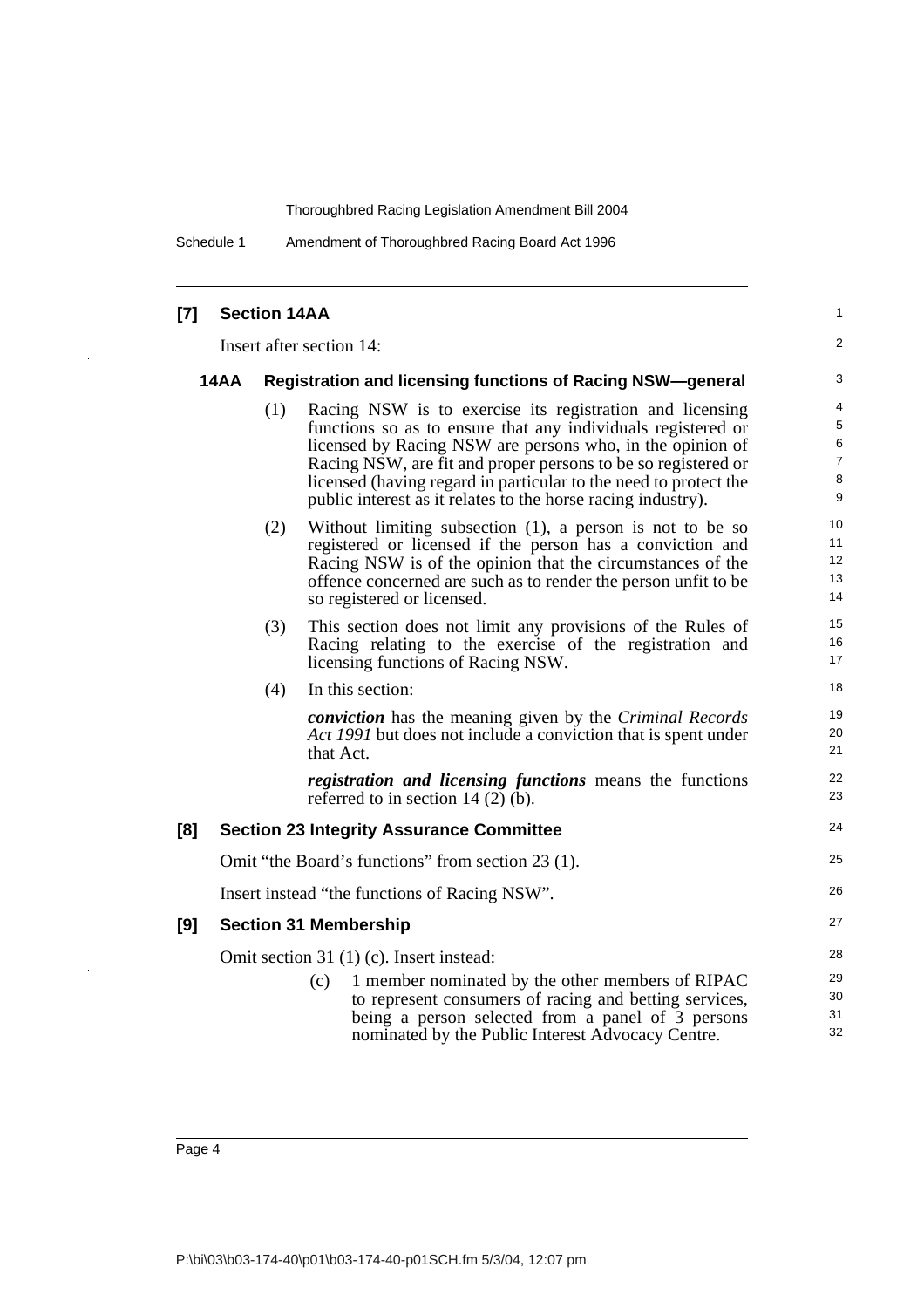$\ddot{\phantom{a}}$ 

 $\frac{1}{2}$ 

 $\bar{\alpha}$ 

 $\hat{\mathcal{A}}$ 

Amendment of Thoroughbred Racing Board Act 1996 Schedule 1

| $[10]$ | Section 31 (3A)                   |                                                                                                                                                             |  |  |  |
|--------|-----------------------------------|-------------------------------------------------------------------------------------------------------------------------------------------------------------|--|--|--|
|        |                                   | Insert after section $31(3)$ :                                                                                                                              |  |  |  |
|        | (3A)                              | The member referred to in subsection $(1)$ $(c)$ is to be<br>nominated by the other members of RIPAC at a meeting of<br>RIPAC at which a quorum is present. |  |  |  |
| $[11]$ | <b>Section 31 (5)</b>             |                                                                                                                                                             |  |  |  |
|        |                                   | Omit the note at the end of section 31. Insert as section 31 (5):                                                                                           |  |  |  |
|        | (5)                               | The nomination by the Public Interest Advocacy Centre<br>referred to in subsection $(1)$ $(c)$ is to be made by notice in<br>writing to RIPAC.              |  |  |  |
| $[12]$ |                                   | <b>Section 35 Functions of RIPAC</b>                                                                                                                        |  |  |  |
|        | Insert at the end of the section: |                                                                                                                                                             |  |  |  |
|        | (2)                               | Recommendations made by RIPAC to Racing NSW are to be<br>made in writing and tabled at the next meeting of Racing<br>NSW.                                   |  |  |  |
|        | (3)                               | Racing NSW is to respond to RIPAC in writing in relation to<br>any such recommendations within a reasonable time after<br>they are received.                |  |  |  |
| $[13]$ |                                   | <b>Section 40 Procedure</b>                                                                                                                                 |  |  |  |
|        |                                   | Insert after section 40 $(3)$ :                                                                                                                             |  |  |  |
|        | (3A)                              | The minutes of any joint meeting are to be circulated among<br>both the members of RIPAC and the members of Racing<br>NSW.                                  |  |  |  |
| $[14]$ |                                   | Section 42 Right of appeal                                                                                                                                  |  |  |  |
|        | Insert after section $42$ (1):    |                                                                                                                                                             |  |  |  |
|        | (1A)                              | Racing NSW has a right of appeal to the Appeal Panel against<br>the following decisions of a racing authority:                                              |  |  |  |
|        |                                   | a decision referred to in subsection $(1)$ $(a)$ – $(d)$ ,<br>(a)                                                                                           |  |  |  |
|        |                                   | (b)<br>a decision to dismiss a charge against a person for<br>contravention of the Rules of Racing.                                                         |  |  |  |
|        |                                   |                                                                                                                                                             |  |  |  |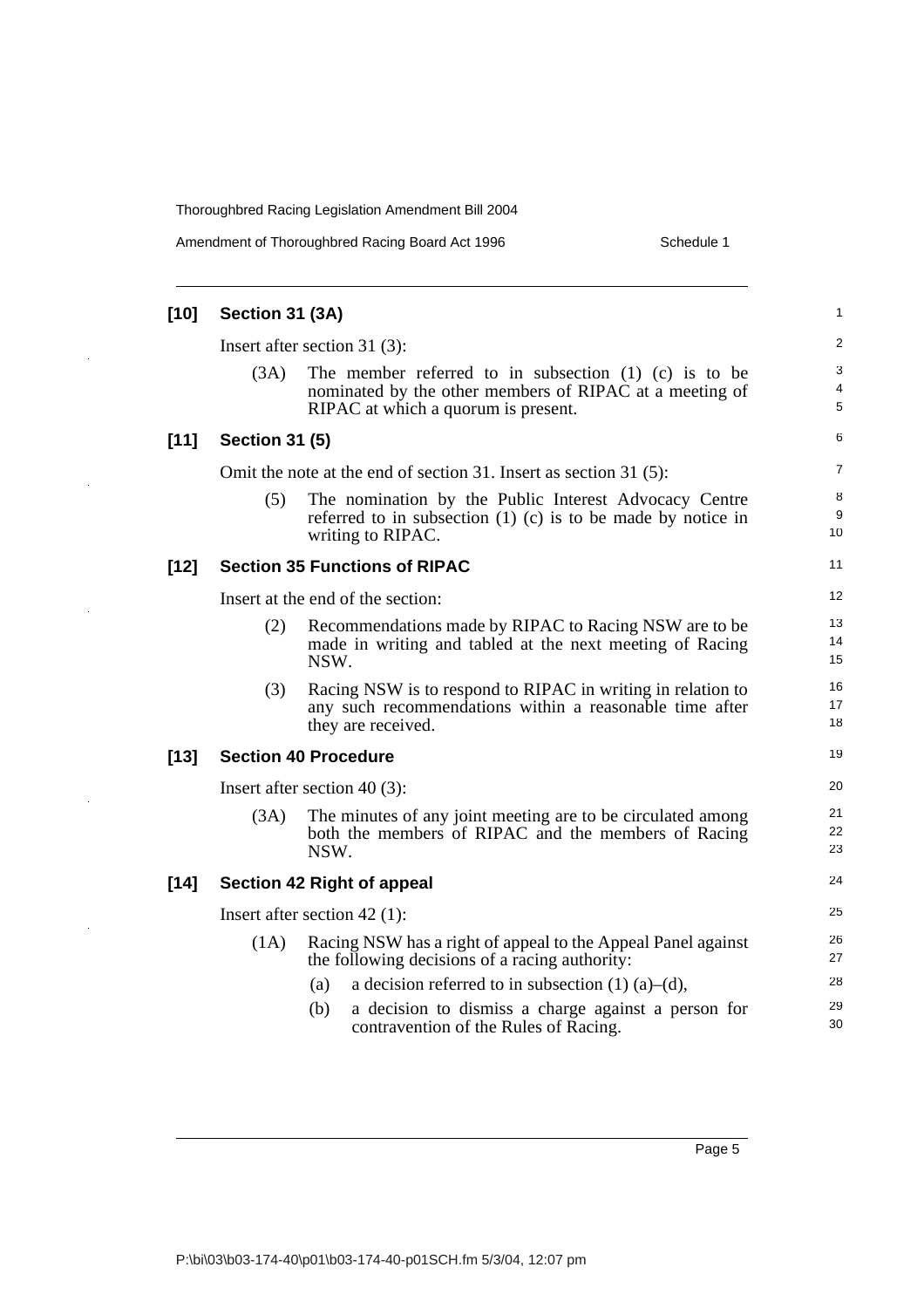| $[15]$ | Section 43 Procedure on an appeal                                               |                                                                                                                                                                                                                                         |                  |  |
|--------|---------------------------------------------------------------------------------|-----------------------------------------------------------------------------------------------------------------------------------------------------------------------------------------------------------------------------------------|------------------|--|
|        |                                                                                 | Omit section 43 (1). Insert instead:                                                                                                                                                                                                    | $\overline{c}$   |  |
|        | (1)                                                                             | An appeal to the Appeal Panel is to be by way of a new<br>hearing and fresh evidence, or evidence in addition to or in<br>substitution for the evidence on which the decision appealed<br>against was made, may be given on the appeal. | 3<br>4<br>5<br>6 |  |
| $[16]$ | <b>Section 44</b>                                                               |                                                                                                                                                                                                                                         | 7                |  |
|        |                                                                                 | Omit the section. Insert instead:                                                                                                                                                                                                       | 8                |  |
|        | 44                                                                              | <b>Determination of appeal</b>                                                                                                                                                                                                          | 9                |  |
|        | (1)<br>The Appeal Panel may do any of the following in respect of<br>an appeal: |                                                                                                                                                                                                                                         |                  |  |
|        |                                                                                 | dismiss the appeal,<br>(a)                                                                                                                                                                                                              | 12               |  |
|        |                                                                                 | (b)<br>confirm the decision appealed against or vary the<br>decision by substituting any decision that could have<br>been made by the racing authority,                                                                                 | 13<br>14<br>15   |  |
|        |                                                                                 | refer any matter relating to the decision appealed<br>(c)<br>against to the racing authority for rehearing (in<br>accordance with directions given by the Appeal Panel),                                                                | 16<br>17<br>18   |  |
|        |                                                                                 | make such other order in relation to the disposal of the<br>(d)<br>appeal as the Appeal Panel thinks fit.                                                                                                                               | 19<br>20         |  |
|        | (2)                                                                             | The decision of the Appeal Panel is to be given effect to.                                                                                                                                                                              | 21               |  |
| $[17]$ |                                                                                 | <b>Schedule 1 Savings and transitional provisions</b>                                                                                                                                                                                   | 22               |  |
|        |                                                                                 | Insert at the end of clause $3(1)$ :                                                                                                                                                                                                    | 23               |  |
|        |                                                                                 | Thoroughbred Racing Legislation Amendment Act 2004                                                                                                                                                                                      | 24               |  |

i.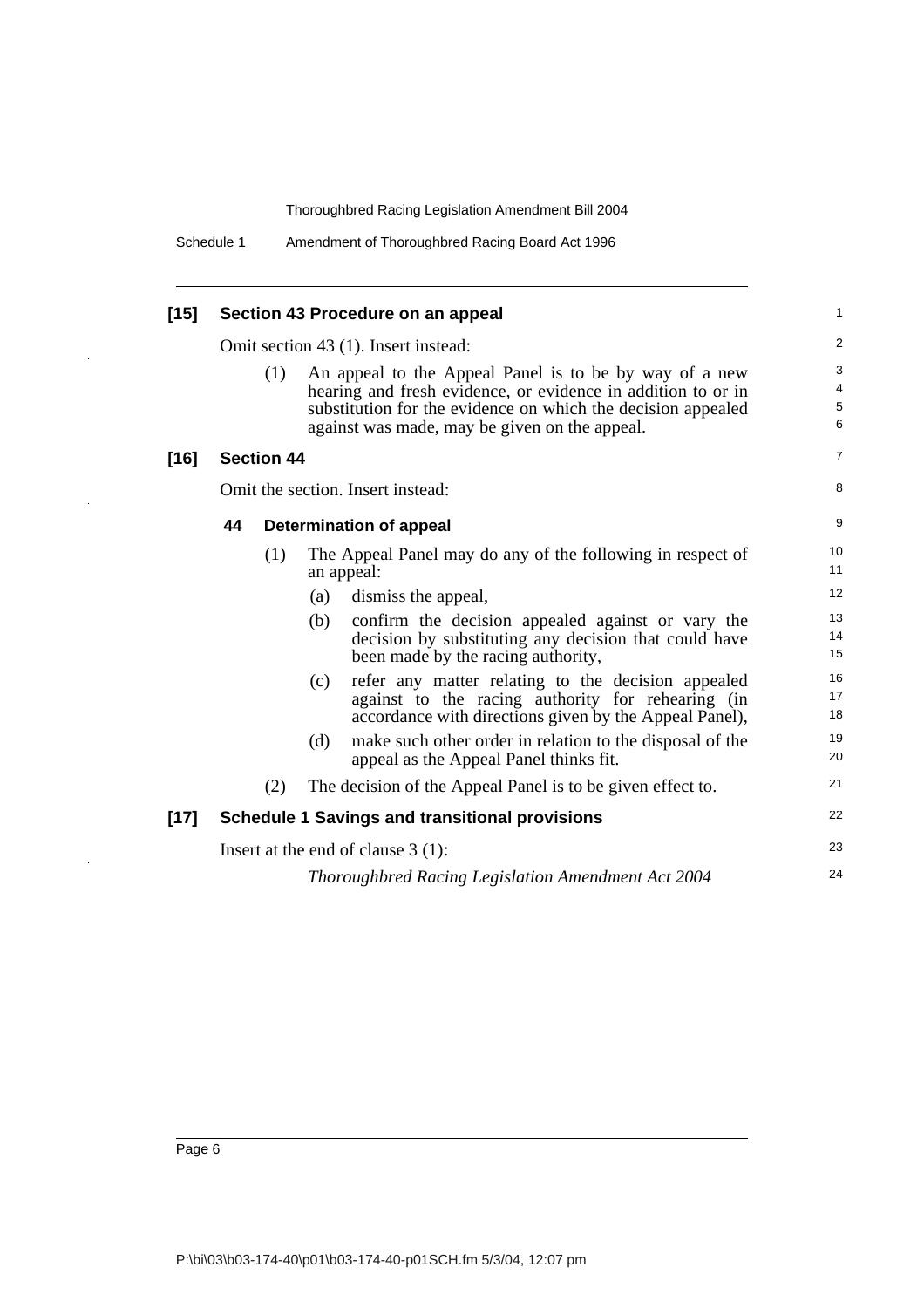| Amendment of Thoroughbred Racing Board Act 1996 |  |  |
|-------------------------------------------------|--|--|
|                                                 |  |  |

Schedule 1

| $[18]$ | Schedule 1, Part 8 |                                                                                                                                                                                                                                                                                   |                      |  |
|--------|--------------------|-----------------------------------------------------------------------------------------------------------------------------------------------------------------------------------------------------------------------------------------------------------------------------------|----------------------|--|
|        |                    | <b>Insert after Part 7:</b>                                                                                                                                                                                                                                                       | 2                    |  |
|        | Part 8             | Provisions consequent on enactment of<br><b>Thoroughbred Racing Legislation</b><br><b>Amendment Act 2004</b>                                                                                                                                                                      | 3<br>4<br>5          |  |
|        | 29                 | <b>Definition</b>                                                                                                                                                                                                                                                                 | 6                    |  |
|        |                    | In this Part:                                                                                                                                                                                                                                                                     | 7                    |  |
|        |                    | <b>amending Act</b> means the Thoroughbred Racing Legislation<br>Amendment Act 2004.                                                                                                                                                                                              | 8<br>9               |  |
|        | 30                 | <b>Change of Act name</b>                                                                                                                                                                                                                                                         | 10                   |  |
|        |                    | In any Act (other than this Act) or instrument, a reference to<br>the Thoroughbred Racing Board Act 1996 is to be read as a                                                                                                                                                       | 11<br>12             |  |
|        |                    | reference to the <i>Thoroughbred Racing Act 1996</i> .                                                                                                                                                                                                                            | 13                   |  |
|        | 31                 | <b>Change of name of NSW Thoroughbred Racing Board</b>                                                                                                                                                                                                                            |                      |  |
|        |                    | (1)<br>The substitution of section 4 by the amending Act effects the<br>alteration of the name of the NSW Thoroughbred Racing<br>Board in terms of section 53 of the Interpretation Act 1987<br>and accordingly that section applies.                                             | 15<br>16<br>17<br>18 |  |
|        |                    | A reference in Parts 1 to 7 of this Schedule to the Board is to<br>(2)<br>be read as a reference to Racing NSW, except in relation to<br>matters that occurred before that alteration took place.<br>Note. Section 53 of the Interpretation Act 1987 provides that if an Act      | 19<br>20<br>21<br>22 |  |
|        |                    | alters the name of a body or office:<br>the body or office continues in existence under its new name so<br>(a)<br>that its identity is not affected, and                                                                                                                          | 23<br>24<br>25       |  |
|        |                    | (b)<br>a reference in any Act or instrument, or in any other document, to<br>the body or office under its former name is to be read as a<br>reference to the body or office under its new name (except in<br>relation to matters that occurred before the alteration took place). | 26<br>27<br>28<br>29 |  |
|        | 32                 | <b>Registration and licensing functions of Racing NSW</b>                                                                                                                                                                                                                         | 30                   |  |
|        |                    | In section 14AA, as inserted by the amending Act, a reference<br>to a conviction includes a reference to:                                                                                                                                                                         | 31<br>32             |  |
|        |                    | a conviction that occurred before the commencement of<br>(a)<br>that section, and                                                                                                                                                                                                 | 33<br>34             |  |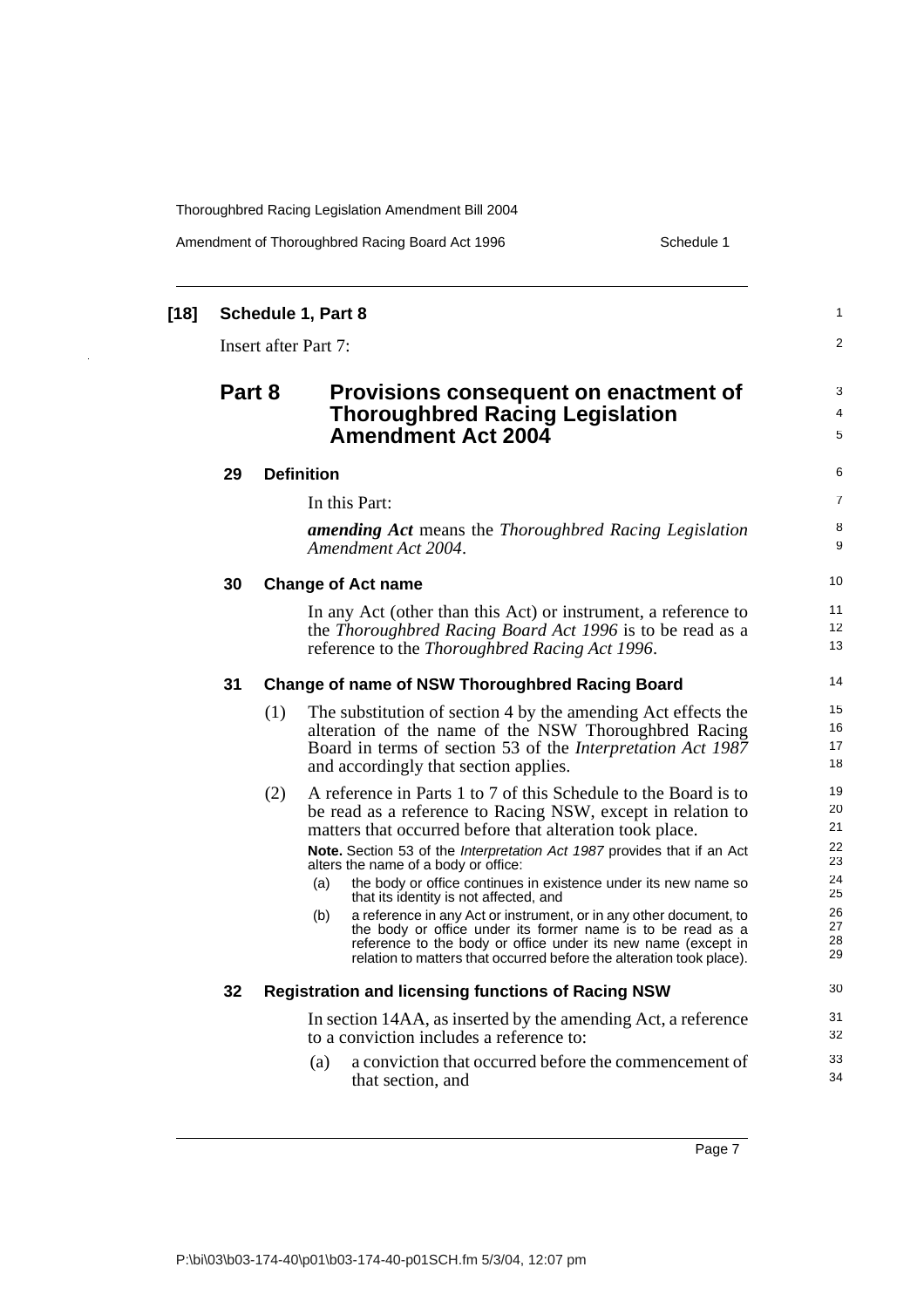(b) a conviction for an offence committed before the commencement of that section.

1 2

#### **33 Membership of RIPAC**

The amendments to section 31 made by the amending Act do not affect the office of a member of RIPAC holding office under section 31 (1) (c) of the Act immediately before its substitution by the amending Act and do not take effect with respect to RIPAC until that member vacates office under this Act.

#### **34 Appeals**

- (1) Section 42 (1A), as inserted by the amending Act, does not apply in respect of decisions referred to in that subsection that were made before the commencement of that subsection.
- (2) This Act continues to apply in respect of an appeal made to the Appeal Panel before the commencement of an amendment made by the amending Act as if the amendment had not been enacted.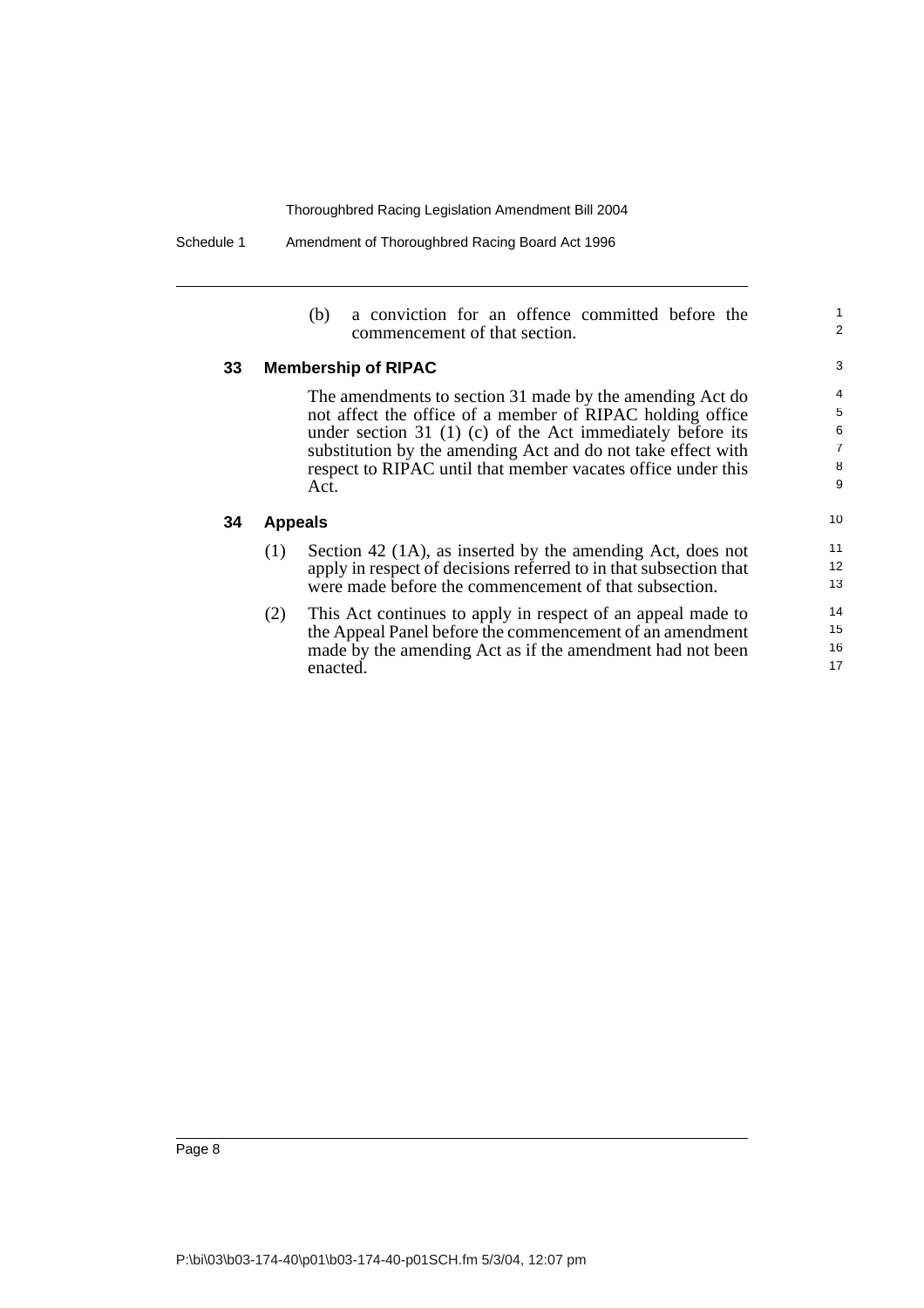Amendment of Racing Appeals Tribunal legislation Schedule 2

J.

l,

l,

<span id="page-16-0"></span>

|                                                 |    |                   | legislation                           | <b>Schedule 2 Amendment of Racing Appeals Tribunal</b>                                                                                                                                                                      |               |             | $\mathbf{1}$<br>2    |
|-------------------------------------------------|----|-------------------|---------------------------------------|-----------------------------------------------------------------------------------------------------------------------------------------------------------------------------------------------------------------------------|---------------|-------------|----------------------|
|                                                 |    |                   |                                       |                                                                                                                                                                                                                             |               | (Section 4) | 3                    |
| 2.1                                             |    |                   |                                       | Amendment of Racing Appeals Tribunal Act 1983 No 199                                                                                                                                                                        |               |             | 4                    |
| [1]                                             |    |                   |                                       | Long title and section 4 (1), definition of "Appeal Panel"                                                                                                                                                                  |               |             | 5                    |
|                                                 |    |                   | Omit "Board" wherever occurring.      |                                                                                                                                                                                                                             |               |             | 6                    |
| [2]                                             |    | Section 4 (1)     |                                       |                                                                                                                                                                                                                             |               |             | $\overline{7}$       |
|                                                 |    |                   | Omit the definition of <b>Board</b> . |                                                                                                                                                                                                                             |               |             | 8                    |
| [3]                                             |    | Section 4 (1)     |                                       |                                                                                                                                                                                                                             |               |             | 9                    |
|                                                 |    |                   | Insert in alphabetical order:         |                                                                                                                                                                                                                             |               |             | 10                   |
|                                                 |    |                   |                                       | <i>racing association</i> has the<br>Thoroughbred Racing Act 1996.                                                                                                                                                          | meaning given | by<br>the   | 11<br>12             |
| <b>Racing NSW</b> means Racing New South Wales. |    |                   |                                       |                                                                                                                                                                                                                             |               | 13          |                      |
| [4]                                             |    |                   |                                       | <b>Section 7 Appointment of acting Tribunal</b>                                                                                                                                                                             |               |             | 14                   |
|                                                 |    |                   |                                       | Omit section 7 (1) (b). Insert instead:                                                                                                                                                                                     |               |             | 15                   |
|                                                 |    |                   | (b)                                   | another qualified person to act as the Tribunal in the<br>circumstances described in paragraph (a), but to act<br>only during the illness or absence of the person<br>appointed to act as the Tribunal under paragraph (a). |               |             | 16<br>17<br>18<br>19 |
| [5]                                             |    | <b>Section 15</b> |                                       |                                                                                                                                                                                                                             |               |             | 20                   |
|                                                 |    |                   | Omit the section. Insert instead:     |                                                                                                                                                                                                                             |               |             | 21                   |
|                                                 | 15 |                   | <b>Appeals to Tribunal</b>            |                                                                                                                                                                                                                             |               |             | 22                   |
|                                                 |    | (1)               |                                       | A person who is aggrieved by any of the following decisions<br>may, in accordance with the regulations, appeal against the<br>decision to the Tribunal:                                                                     |               |             | 23<br>24<br>25       |
|                                                 |    |                   | (a)                                   | a decision of the Appeal Panel on an appeal under the<br>Thoroughbred Racing Act 1996,                                                                                                                                      |               |             | 26<br>27             |
|                                                 |    |                   | (b)                                   | a decision of a racing association on an appeal heard by<br>virtue of a delegation of Racing NSW under the<br>Thoroughbred Racing Act 1996,                                                                                 |               |             | 28<br>29<br>30       |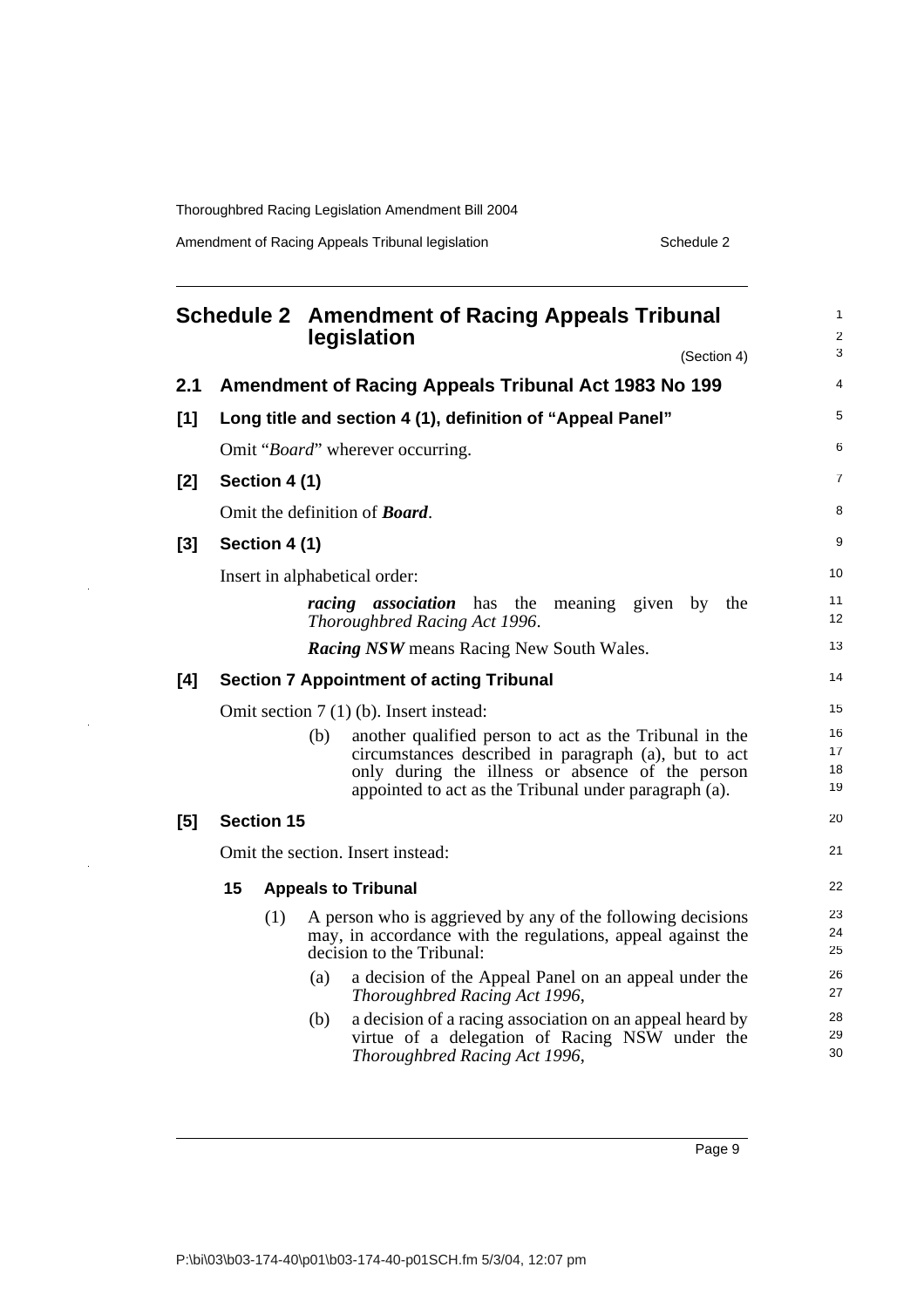Schedule 2 Amendment of Racing Appeals Tribunal legislation

|     |     | (c) | a decision in respect of which an appeal is made to the<br>Appeal Panel or a racing association under the<br>Thoroughbred Racing Act 1996 but that the Appeal<br>Panel or racing association neglects or refuses to hear<br>and determine. | 1<br>$\overline{2}$<br>3<br>4<br>5 |
|-----|-----|-----|--------------------------------------------------------------------------------------------------------------------------------------------------------------------------------------------------------------------------------------------|------------------------------------|
|     |     | (d) | a decision of Racing NSW.                                                                                                                                                                                                                  | 6                                  |
|     | (2) |     | Racing NSW may, in accordance with the regulations, appeal<br>to the Tribunal against the following decisions:                                                                                                                             | 7<br>8                             |
|     |     | (a) | a decision of the Appeal Panel on an appeal under the<br>Thoroughbred Racing Act 1996,                                                                                                                                                     | 9<br>10                            |
|     |     | (b) | a decision of a racing association on an appeal heard by<br>virtue of a delegation by Racing NSW under the<br>Thoroughbred Racing Act 1996,                                                                                                | 11<br>12<br>13                     |
|     |     | (c) | a decision in respect of which an appeal is made to the<br>Appeal Panel or a racing association under the<br>Thoroughbred Racing Act 1996 but that the Appeal<br>Panel or racing association neglects or refuses to hear<br>and determine. | 14<br>15<br>16<br>17<br>18         |
|     |     |     | Sections 16 and 16A                                                                                                                                                                                                                        | 19                                 |
|     |     |     | Omit section 16. Insert instead:                                                                                                                                                                                                           | 20                                 |
| 16  |     |     | Procedure on appeal                                                                                                                                                                                                                        | 21                                 |
|     | (1) |     | An appeal to the Tribunal is to be by way of a new hearing and<br>fresh evidence, or evidence in addition to or in substitution for<br>the evidence on which the decision appealed against was<br>made, may be given on the appeal.        | 22<br>23<br>24<br>25               |
|     | (2) |     | Proceedings on an appeal are to be held as in open court<br>before the Tribunal.                                                                                                                                                           | 26<br>27                           |
| 16A |     |     | Persons required to attend hearings or produce documents                                                                                                                                                                                   | 28                                 |
|     | (1) |     | The Tribunal may, by written notice served on any person,<br>require the person to attend at a time, date and place specified<br>in the notice for the purpose of:                                                                         | 29<br>30<br>31                     |
|     |     | (a) | giving evidence relating to an appeal being heard or to<br>be heard by the Tribunal, or                                                                                                                                                    | 32<br>33                           |
|     |     | (b) | producing any document, relating to such an appeal,<br>specified in the notice that is in the person's possession<br>or under the person's control.                                                                                        | 34<br>35<br>36                     |
|     |     |     |                                                                                                                                                                                                                                            |                                    |

Page 10

**[6]**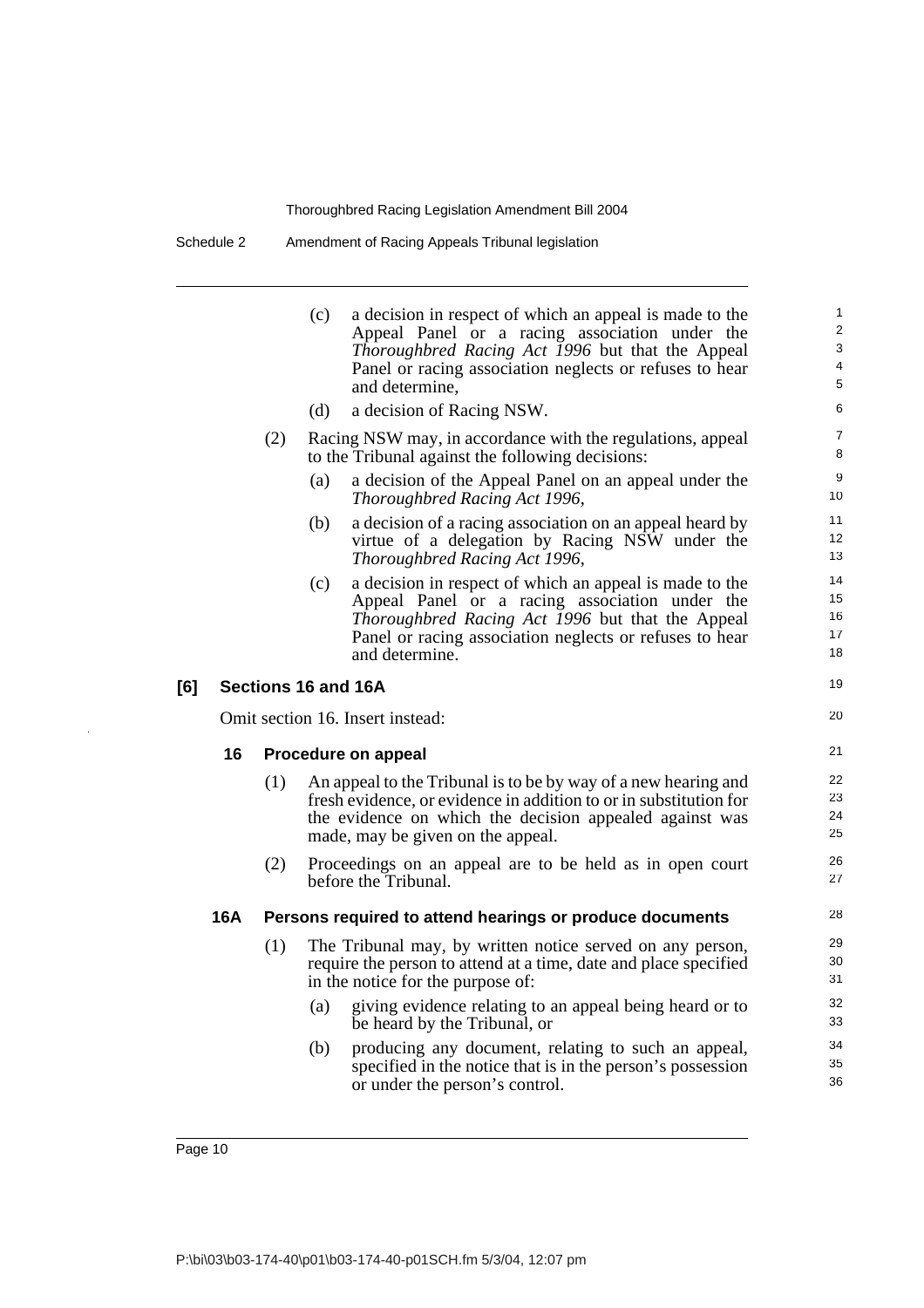**[7] Section 17**

i.

**[8]** 

|    | (2)               | the requirements of the notice.                                                                                                                                                                                                                                                     | A person who is served with a notice under this section must<br>not, without reasonable excuse, fail or refuse to comply with                                                                                                                                       | 1<br>$\overline{c}$<br>3   |  |  |  |  |
|----|-------------------|-------------------------------------------------------------------------------------------------------------------------------------------------------------------------------------------------------------------------------------------------------------------------------------|---------------------------------------------------------------------------------------------------------------------------------------------------------------------------------------------------------------------------------------------------------------------|----------------------------|--|--|--|--|
|    |                   | Maximum penalty: 5 penalty units.                                                                                                                                                                                                                                                   |                                                                                                                                                                                                                                                                     | 4                          |  |  |  |  |
|    | (3)               | A person who is served with a notice under this section is to<br>be given at the time of service an amount sufficient to cover<br>the travelling and any other expenses likely to be incurred by<br>the person in attending at the time, date and place specified in<br>the notice. |                                                                                                                                                                                                                                                                     |                            |  |  |  |  |
|    | <b>Section 17</b> |                                                                                                                                                                                                                                                                                     |                                                                                                                                                                                                                                                                     | 10                         |  |  |  |  |
|    |                   | Omit the section. Insert instead:                                                                                                                                                                                                                                                   |                                                                                                                                                                                                                                                                     | 11                         |  |  |  |  |
| 17 |                   | <b>Determination of appeal</b>                                                                                                                                                                                                                                                      |                                                                                                                                                                                                                                                                     | 12                         |  |  |  |  |
|    | (1)               | appeal:                                                                                                                                                                                                                                                                             | The Tribunal may do any of the following in respect of an                                                                                                                                                                                                           | 13<br>14                   |  |  |  |  |
|    |                   | dismiss the appeal,<br>(a)                                                                                                                                                                                                                                                          |                                                                                                                                                                                                                                                                     | 15                         |  |  |  |  |
|    |                   | (b)                                                                                                                                                                                                                                                                                 | confirm the decision appealed against or vary the<br>decision by substituting any decision that could have<br>been made by the Appeal Panel, the racing association<br>or Racing NSW (as the case requires),                                                        | 16<br>17<br>18<br>19       |  |  |  |  |
|    |                   | (c)                                                                                                                                                                                                                                                                                 | refer any matter relating to the decision appealed<br>against to the Appeal Panel, the racing association or<br>Racing NSW for rehearing (in accordance with<br>directions given by the Tribunal),                                                                  | 20<br>21<br>22<br>23       |  |  |  |  |
|    |                   | (d)                                                                                                                                                                                                                                                                                 | make such other order in relation to the disposal of the<br>appeal as the Tribunal thinks fit.                                                                                                                                                                      | 24<br>25                   |  |  |  |  |
|    | (2)               | the case requires).                                                                                                                                                                                                                                                                 | The decision of the Tribunal is final and is taken (except for<br>the purposes of an appeal against the decision under this Act<br>or the <i>Thoroughbred Racing Act 1996</i> ) to be the decision of<br>the Appeal Panel, the racing association or Racing NSW (as | 26<br>27<br>28<br>29<br>30 |  |  |  |  |
|    |                   | Sections 19 and 20                                                                                                                                                                                                                                                                  |                                                                                                                                                                                                                                                                     | 31                         |  |  |  |  |
|    |                   |                                                                                                                                                                                                                                                                                     | Omit "the Board" and "The Board" wherever occurring.                                                                                                                                                                                                                | 32                         |  |  |  |  |
|    |                   | Insert instead "Racing NSW".                                                                                                                                                                                                                                                        |                                                                                                                                                                                                                                                                     | 33                         |  |  |  |  |
|    |                   |                                                                                                                                                                                                                                                                                     |                                                                                                                                                                                                                                                                     |                            |  |  |  |  |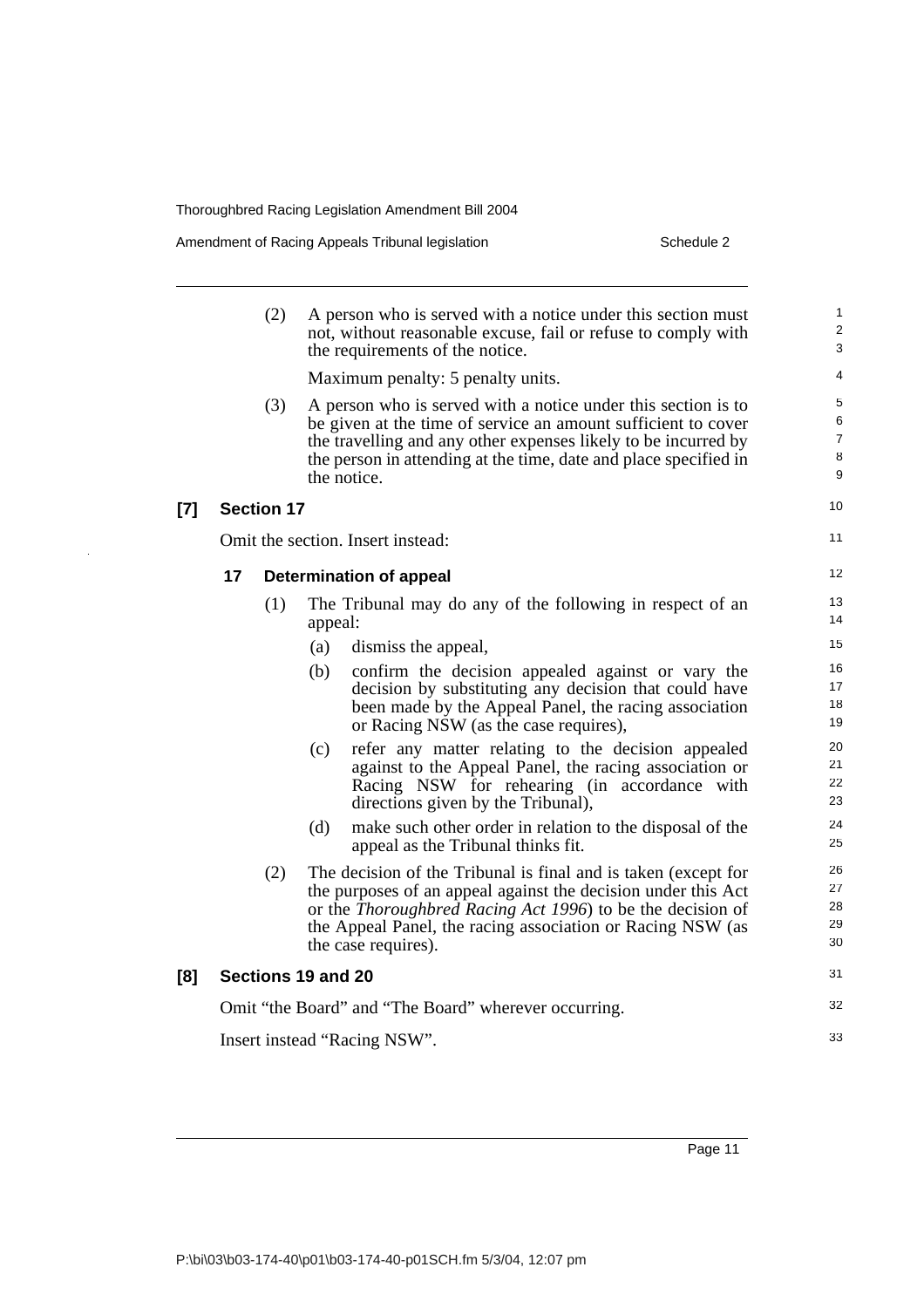Schedule 2 Amendment of Racing Appeals Tribunal legislation

| [9]    | <b>Section 21</b>                                     |     |                                                                                        |                                                                                                                                                                                                                                                 |                                |
|--------|-------------------------------------------------------|-----|----------------------------------------------------------------------------------------|-------------------------------------------------------------------------------------------------------------------------------------------------------------------------------------------------------------------------------------------------|--------------------------------|
|        | Insert after section 20:                              |     |                                                                                        |                                                                                                                                                                                                                                                 |                                |
|        | 21                                                    |     |                                                                                        | <b>Service of instruments</b>                                                                                                                                                                                                                   | 3                              |
|        |                                                       |     |                                                                                        | Any instrument to be served on any person under this Act or<br>the regulations may be served:                                                                                                                                                   | 4<br>5                         |
|        |                                                       |     | (a)                                                                                    | personally, or                                                                                                                                                                                                                                  | 6                              |
|        |                                                       |     | (b)                                                                                    | by leaving it, at the place of residence or business of the<br>person last known to the person serving the instrument,<br>with some other person apparently over the age of 16<br>years, or                                                     | $\overline{7}$<br>8<br>9<br>10 |
|        |                                                       |     | (c)                                                                                    | by post addressed to the person at the place of residence<br>or business of the person last known to the person<br>serving the instrument.                                                                                                      | 11<br>12<br>13                 |
| $[10]$ | <b>Schedule 1 Savings and transitional provisions</b> |     |                                                                                        |                                                                                                                                                                                                                                                 |                                |
|        | Omit clause 1 (1). Insert instead:                    |     |                                                                                        |                                                                                                                                                                                                                                                 |                                |
|        | (1)                                                   |     |                                                                                        | The regulations may contain provisions of a savings or<br>transitional nature consequent on the enactment of the<br>following Acts:                                                                                                             | 16<br>17<br>18                 |
|        |                                                       |     |                                                                                        | Thoroughbred Racing Board Amendment Act 1998                                                                                                                                                                                                    | 19                             |
|        |                                                       |     |                                                                                        | Thoroughbred Racing Legislation Amendment Act 2004                                                                                                                                                                                              | 20                             |
| [11]   |                                                       |     |                                                                                        | Schedule 1, clause 1 (2)                                                                                                                                                                                                                        | 21                             |
|        |                                                       |     |                                                                                        | Omit "to that Act". Insert instead "to the Act concerned".                                                                                                                                                                                      | 22                             |
| $[12]$ |                                                       |     |                                                                                        | Schedule 1, clause 3                                                                                                                                                                                                                            | 23                             |
|        | Insert after clause 2:                                |     |                                                                                        |                                                                                                                                                                                                                                                 |                                |
|        | 3                                                     |     | <b>Amendments made by Thoroughbred Racing Legislation</b><br><b>Amendment Act 2004</b> |                                                                                                                                                                                                                                                 |                                |
|        |                                                       | (1) |                                                                                        | Section 15, as in force immediately before its substitution by<br>the Thoroughbred Racing Legislation Amendment Act 2004,<br>continues to apply in respect of decisions referred to in that<br>section that were made before that substitution. | 27<br>28<br>29<br>30           |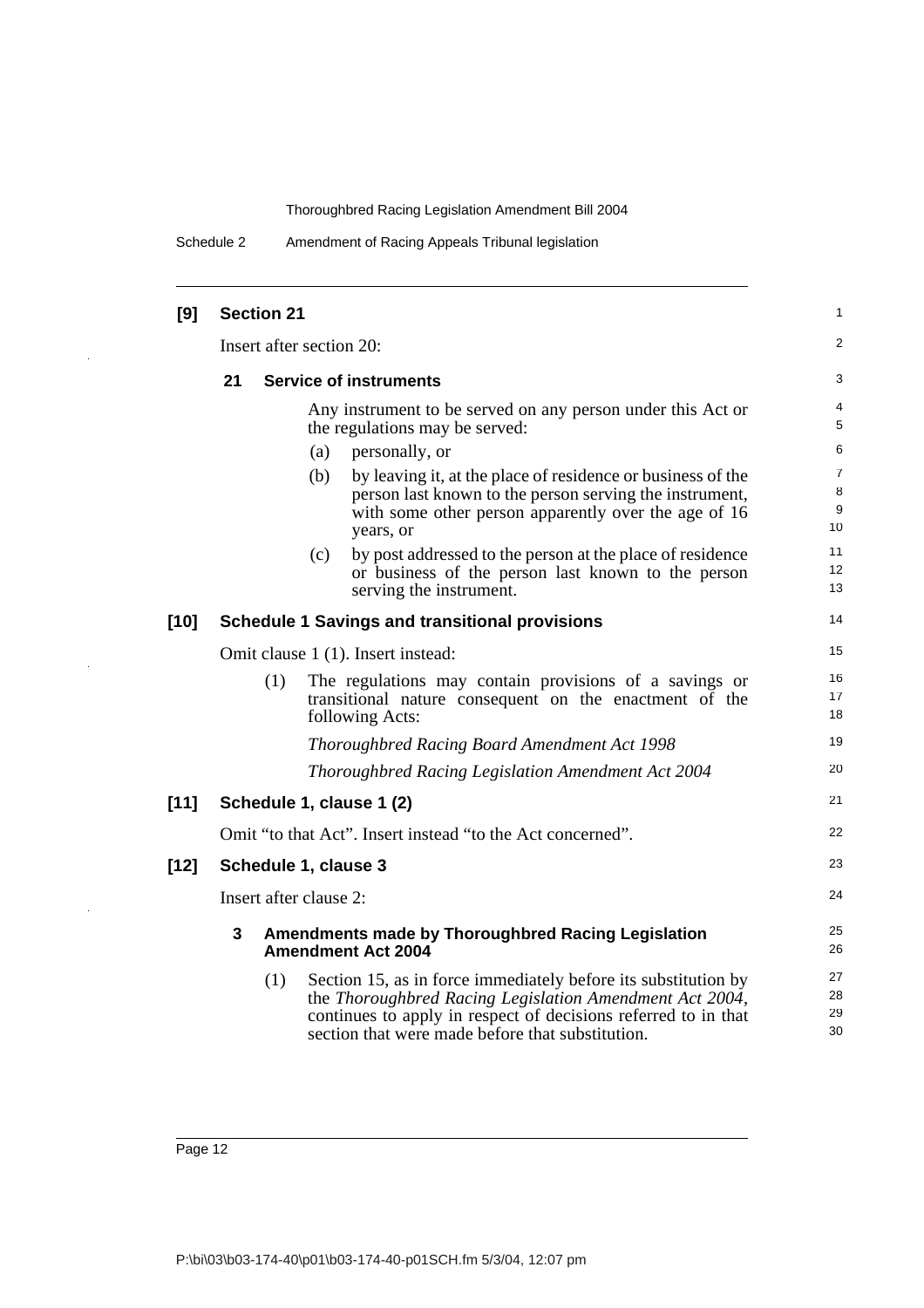|     | (2)                   | The provisions of Part 3 of this Act, and the regulations made<br>under Part 3, continue to apply in respect of an appeal made<br>to the Tribunal before the commencement of an amendment<br>made to those provisions by the Thoroughbred Racing<br>Legislation Amendment Act 2004 as if the amendment had not<br>been enacted. | 1<br>$\overline{\mathbf{c}}$<br>3<br>4<br>5<br>6 |
|-----|-----------------------|---------------------------------------------------------------------------------------------------------------------------------------------------------------------------------------------------------------------------------------------------------------------------------------------------------------------------------|--------------------------------------------------|
|     | (3)                   | The amendments made to clause 1 of this Schedule by the<br>Thoroughbred Racing Legislation Amendment Act 2004 do<br>not affect the operation of any regulations made under that<br>clause before the commencement of those amendments.                                                                                          | 7<br>8<br>9<br>10                                |
| 2.2 |                       | <b>Amendment of Racing Appeals Tribunal Regulation 1999</b>                                                                                                                                                                                                                                                                     | 11                                               |
| [1] |                       | Clause 6 Decisions from which an appeal lies to Tribunal                                                                                                                                                                                                                                                                        | 12                                               |
|     |                       | Omit "section 15 (a) or (b)" from clause $6(1)$ .                                                                                                                                                                                                                                                                               | 13                                               |
|     |                       | Insert instead "section 15 $(1)$ $(a)$ , $(b)$ or $(c)$ ".                                                                                                                                                                                                                                                                      | 14                                               |
| [2] | <b>Clause 6 (2)</b>   |                                                                                                                                                                                                                                                                                                                                 | 15                                               |
|     |                       | Omit "section 15 (c)". Insert instead "section 15 (1) (d)".                                                                                                                                                                                                                                                                     | 16                                               |
| [3] |                       | <b>Clause 7 Procedure for initiating and hearing appeals</b>                                                                                                                                                                                                                                                                    | 17                                               |
|     |                       | Omit "section 15 (a) or (c)" from clause $7(1)(a)$ .                                                                                                                                                                                                                                                                            | 18                                               |
|     |                       | Insert instead "section 15 $(1)$ $(a)$ , $(b)$ or $(d)$ ".                                                                                                                                                                                                                                                                      | 19                                               |
| [4] | Clause 7 (1) (b)      |                                                                                                                                                                                                                                                                                                                                 | 20                                               |
|     |                       | Omit "section 15 (b)". Insert instead "section 15 (1) (c)".                                                                                                                                                                                                                                                                     | 21                                               |
| [5] | Clause 7 (1) (b)      |                                                                                                                                                                                                                                                                                                                                 | 22                                               |
|     |                       | Insert "or racing association" after "Appeal Panel".                                                                                                                                                                                                                                                                            | 23                                               |
| [6] |                       | <b>Clause 12 Evidence on appeal</b>                                                                                                                                                                                                                                                                                             | 24                                               |
|     | Omit clause $12(1)$ . |                                                                                                                                                                                                                                                                                                                                 | 25                                               |
| [7] |                       | <b>Clause 15 Determination of appeal</b>                                                                                                                                                                                                                                                                                        | 26                                               |
|     | Omit the clause.      |                                                                                                                                                                                                                                                                                                                                 | 27                                               |
| [8] |                       | <b>Clause 17 Service of instruments</b>                                                                                                                                                                                                                                                                                         | 28                                               |
|     | Omit the clause.      |                                                                                                                                                                                                                                                                                                                                 | 29                                               |
|     |                       |                                                                                                                                                                                                                                                                                                                                 |                                                  |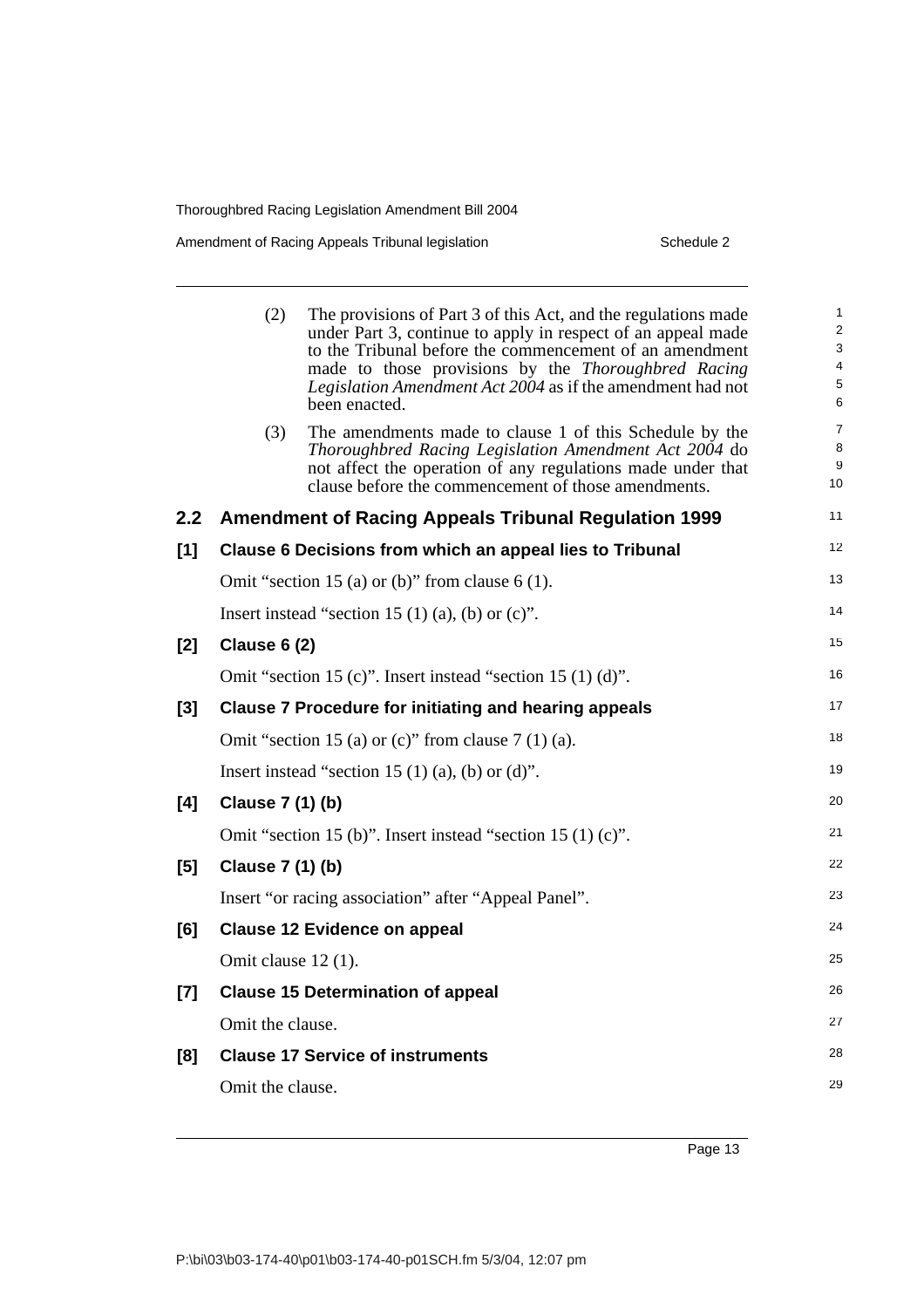| Schedule 2 | Amendment of Racing Appeals Tribunal legislation |
|------------|--------------------------------------------------|
|            |                                                  |

#### **[9] Clause 19 Persons required to attend hearings or produce documents** Omit the clause. 1 2 3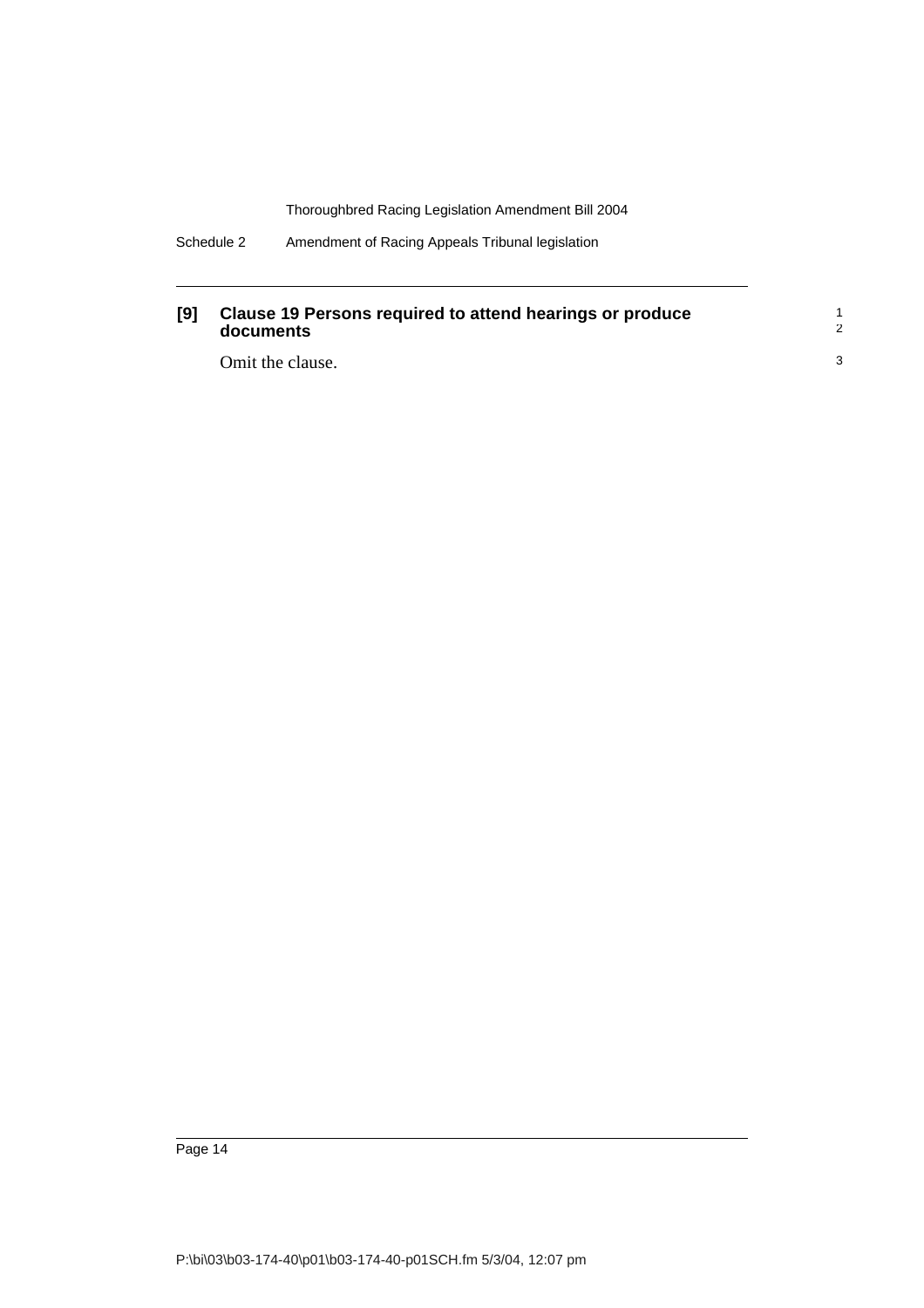Consequential amendments **Schedule 3** Schedule 3

<span id="page-22-0"></span>

|       | <b>Schedule 3 Consequential amendments</b><br>(Section 5)                                                 | $\mathbf{1}$<br>$\overline{2}$ |
|-------|-----------------------------------------------------------------------------------------------------------|--------------------------------|
| 3.1   | Defamation Act 1974 No 18                                                                                 | 3                              |
| [1]   | <b>Section 17DB Matters arising under Thoroughbred Racing</b><br><b>Act 1996</b>                          | 4<br>5                         |
|       | Omit "the NSW Thoroughbred Racing Board" from section 17DB (a).                                           | 6                              |
|       | Insert instead "Racing New South Wales".                                                                  | 7                              |
| $[2]$ | Section 17DB (b)                                                                                          | 8                              |
|       | Omit "the Board". Insert instead "Racing New South Wales".                                                | $\boldsymbol{9}$               |
| $[3]$ | Schedule 2 Proceedings of public concern and official and public<br>documents and records                 | 10<br>11                       |
|       | Omit " <i>Board</i> " from clause 2 (8).                                                                  | 12                             |
| [4]   | Schedule 2, clause 2 (13A)                                                                                | 13                             |
|       | Omit "the NSW Thoroughbred Racing Board under the Thoroughbred<br>Racing Board Act 1996".                 | 14<br>15                       |
|       | Insert instead "Racing New South Wales under the <i>Thoroughbred Racing</i><br>Act 1996".                 | 16<br>17                       |
| 3.2   | Liquor Act 1982 No 147                                                                                    | 18                             |
| [1]   | <b>Section 4 Definitions</b>                                                                              | 19                             |
|       | Omit "the NSW Thoroughbred Racing Board" from the definition of<br><i>racing club</i> in section $4(1)$ . | 20<br>21                       |
|       | Insert instead "Racing New South Wales".                                                                  | 22                             |
| $[2]$ | <b>Section 19 Governor's licences</b>                                                                     | 23                             |
|       | Omit "the NSW Thoroughbred Racing Board" from section 19 (1) (d).                                         | 24                             |
|       | Insert instead "Racing New South Wales".                                                                  | 25                             |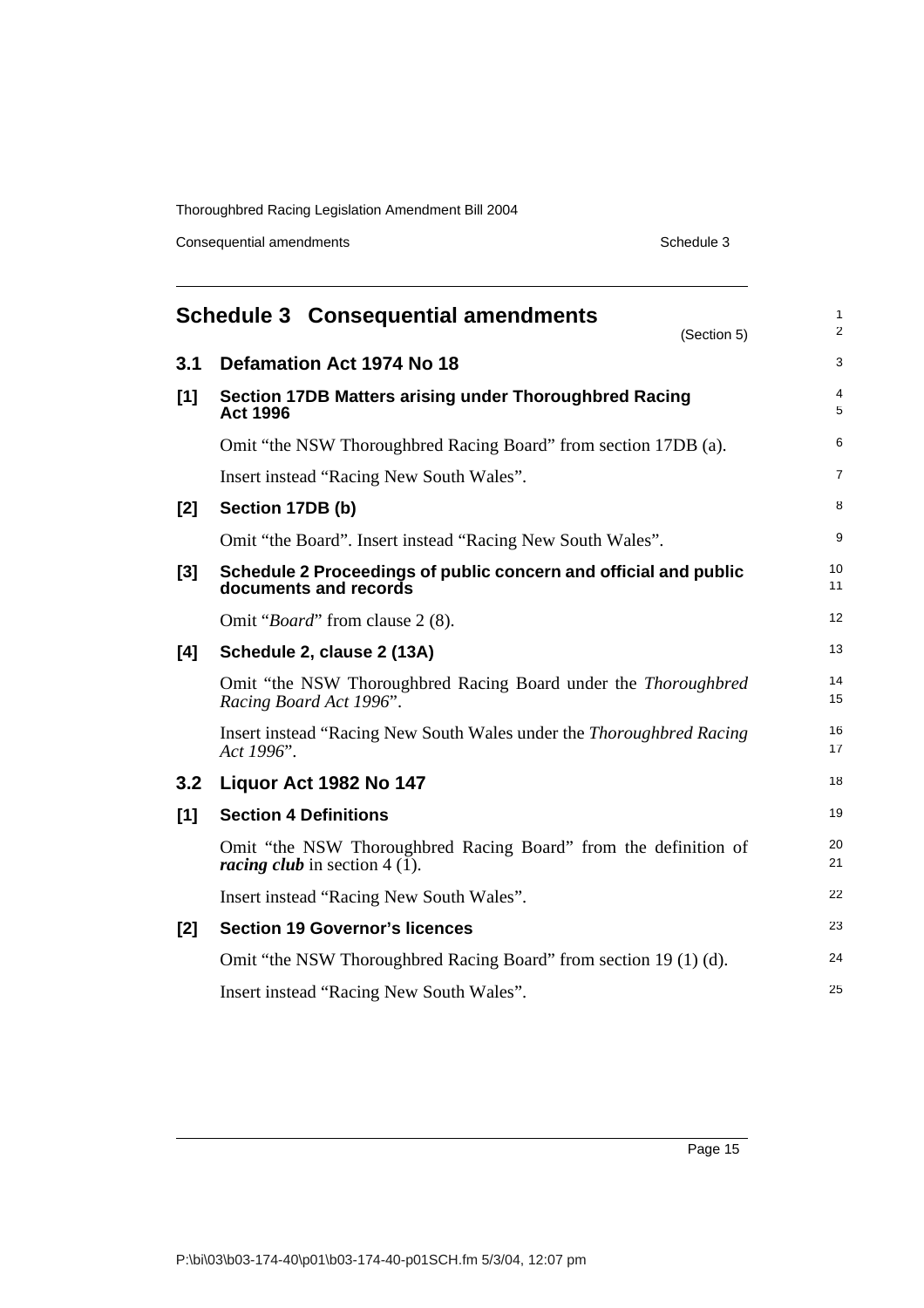| 3.3   | Lotteries and Art Unions Act 1901 No 34                                                                                                             | 1        |
|-------|-----------------------------------------------------------------------------------------------------------------------------------------------------|----------|
|       | Section 4D Sweepstakes in relation to Melbourne Cup and other<br>events                                                                             | 2<br>3   |
|       | Omit "the NSW Thoroughbred Racing Board" from paragraph (e) of the<br>definition of <i>prescribed organisation</i> in section 4D $(\overline{1})$ . | 4<br>5   |
|       | Insert instead "Racing New South Wales".                                                                                                            | 6        |
| 3.4   | <b>Racing Administration Act 1998 No 114</b>                                                                                                        | 7        |
| [1]   | <b>Section 4 Definitions</b>                                                                                                                        | 8        |
|       | Omit "the NSW Thoroughbred Racing Board" from paragraph (a) of the<br>definition of <i>controlling body</i> .                                       | 9<br>10  |
|       | Insert instead "Racing New South Wales".                                                                                                            | 11       |
| [2]   | <b>Section 26C Bookmakers Revision Committee</b>                                                                                                    | 12       |
|       | Omit "the NSW Thoroughbred Racing Board" from section 26C (1) (b).                                                                                  | 13       |
|       | Insert instead "Racing New South Wales".                                                                                                            | 14       |
| 3.5   | <b>Registered Clubs Act 1976 No 31</b>                                                                                                              | 15       |
|       | Section 30 Rules of registered clubs                                                                                                                | 16       |
|       | Omit "the NSW Thoroughbred Racing Board" from section 30 (5A) (a).                                                                                  | 17       |
|       | Insert instead "Racing New South Wales".                                                                                                            | 18       |
| 3.6   | Sydney Turf Club Act 1943 No 22                                                                                                                     | 19       |
| $[1]$ | <b>Section 7 Objects and functions of Club</b>                                                                                                      | 20       |
|       | Omit "the NSW Thoroughbred Racing Board" from section 7 (2).                                                                                        | 21       |
|       | Insert instead "Racing New South Wales".                                                                                                            | 22       |
| [2]   | Section 25 Exclusion of undesirable persons                                                                                                         | 23       |
|       | Omit "the NSW Thoroughbred Racing Board" wherever occurring in<br>section $25(1)$ .                                                                 | 24<br>25 |
|       | Insert instead "Racing New South Wales".                                                                                                            | 26       |